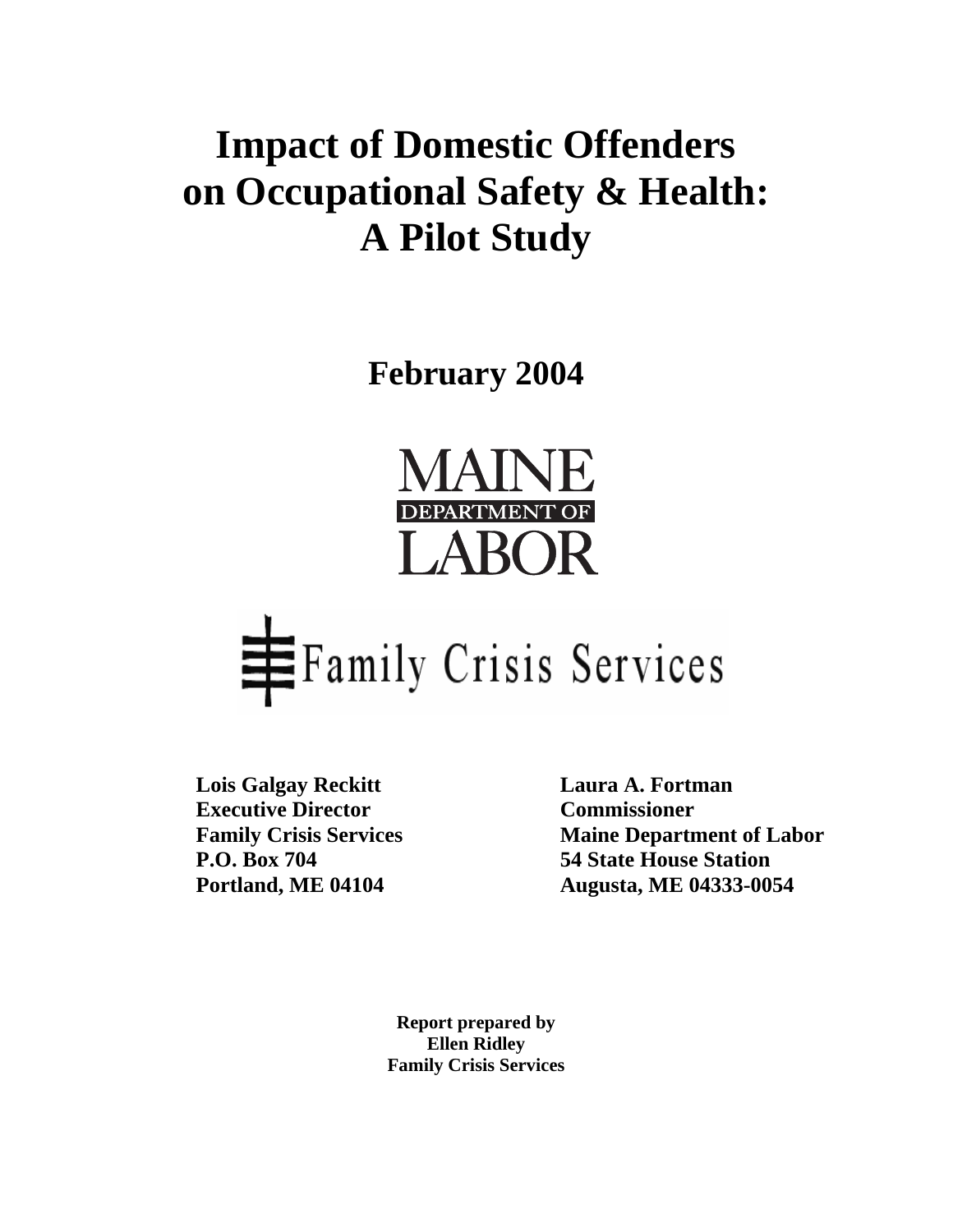

STATE OF MAINE DEPARTMENT OF LABOR 19 UNION STREET, P.O. BOX 259 AUGUSTA, MAINE 04332-0259

> LAURA A. FORTMAN **COMMISSIONER**

February 17, 2004

Many employers have long recognized domestic violence as an issue that impacts the workplace. Studies have shown that nearly one in three women will be a victim of domestic violence in the course of her lifetime, and national research indicates the abuse doesn't end when a victim reports to work. The resulting costs in absenteeism, increased healthcare premiums, reduced productivity, and potential safety risks have a significant impact on Maine's business community.

Until now, the impact of domestic violence offenders on the workplace has been less understood. The Maine Department of Labor's joint study with Family Crisis Services has provided a detailed examination of this perspective, revealing the many ways offenders affect their employers through workplace accidents, lost work time, and inappropriate use of business resources. We are pleased to present this comprehensive report as a helpful tool for employers, policy makers, and advocates in Maine and the nation.

Employers are often reluctant to involve themselves in the lives of their employees. The following report demonstrates the fact that employers can no longer afford to avoid dealing with domestic violence. Addressing the issue is not only a matter of doing the right thing for employees -- it is a responsible step for employers to take in order to protect their business.

To that end, I encourage all employers to develop a comprehensive workplace response on the issue. The Maine Department of Labor has resources that can help. The SafetyWorks! program sponsors free workshops on how employers can reduce risks of violence in the workplace through effective human resource policy, security protocols and supporting the abused employee. For more information or a schedule of classes, please call (207) 624-6400 or visit the SafetyWorks! website at [www.safetyworksmaine.org.](http://www.safetyworksmaine.org/)

Sincerely,<br>Fama C. Fort  $\overline{\phantom{a}}$ 

Laura A. Fortman Commissioner

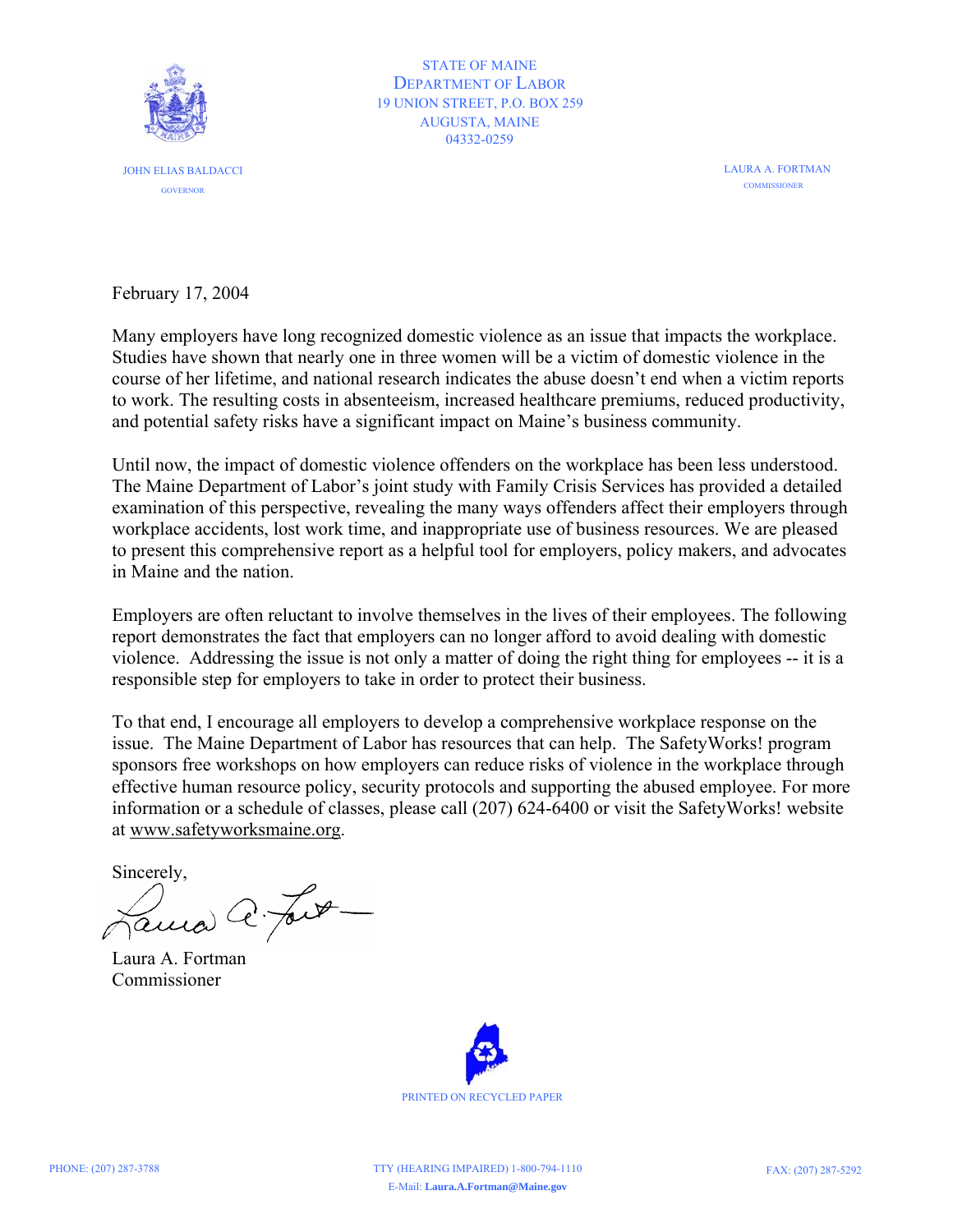## **Table of Contents**

|                                                                          | 1              |
|--------------------------------------------------------------------------|----------------|
|                                                                          | $\overline{2}$ |
|                                                                          | $\overline{3}$ |
|                                                                          | $\overline{4}$ |
|                                                                          | $\overline{4}$ |
|                                                                          | 5              |
|                                                                          | 5              |
|                                                                          | 6              |
|                                                                          | 6              |
|                                                                          | 6              |
|                                                                          | 8              |
| Figure 1: Impact on Occupational Safety & Health (OSH)                   | 8              |
|                                                                          | 9              |
|                                                                          | 10             |
| Figure 4: Self-reported impact on productivity and absences              | 11             |
| Figure 5: Self-reported impact on productivity and absences              | 12             |
| Figure 6: Use of company resources to contact partner                    | 13             |
| Figure 7: Use of company resources for abusive purposes                  | 13             |
| Figure 8: Employer awareness of DV arrests and protection orders         | 14             |
| Figure 9: Employer responses to employee arrested for DV                 | 15             |
| Figure 10: Workplace violence policies/background checks                 | 16             |
| Figure 11: Effects of domestic abuse on lost work time/termination       | 17             |
| Figure 12: Self-reported impact on partner's workplace                   | 18             |
| Figure 13: Self-reported impact on partner's workplace                   | 19             |
| Figure 14: Offenders' opinions of workplace responses to DV              | 21             |
|                                                                          | 22             |
|                                                                          | 24             |
|                                                                          | 28             |
|                                                                          | 29             |
|                                                                          | 30             |
| <b>Appendix A: Best Practices for Domestic Violence in the Workplace</b> | 33             |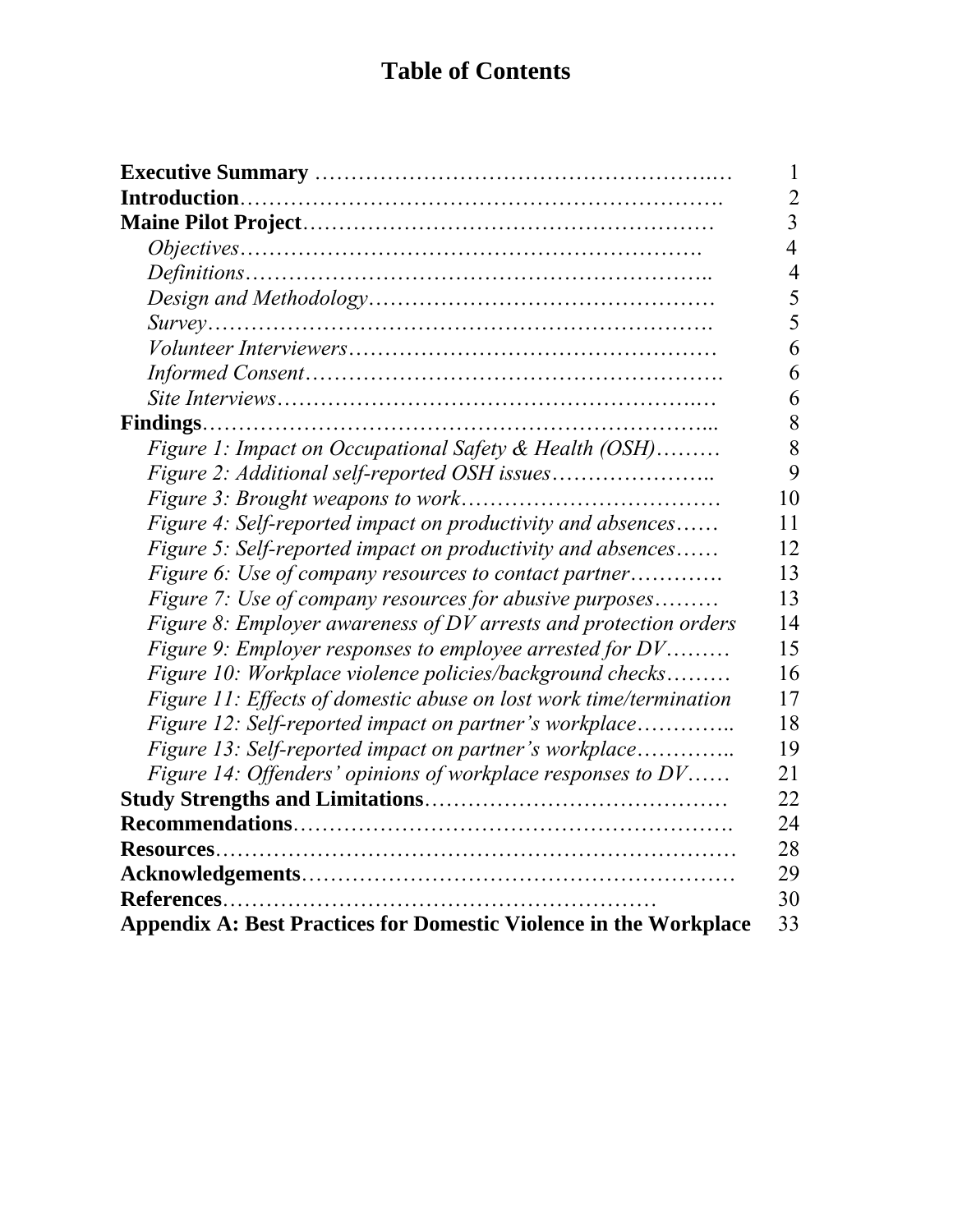### **Impact of Domestic Violence Offenders on Workplace Safety & Health: A Pilot Study**

#### **Executive summary.**

In spring of 2003, the Maine Department of Labor and Family Crisis Services conducted an occupational safety and health research project with four certified Batterer Intervention Projects (BIPs) in Maine. The study was part of the Maine Occupational Research Agenda (MORA) focusing on the safety and health of priority populations. The subjects of the study were 152 male domestic abuse offenders attending classes at the BIPs. The purpose of the study was to measure how domestic abuse offenders affect workplace safety and health, productivity, and lost work time. In addition, the study investigated inappropriate use of company resources to harass the intimate partner, as well as how the intimate partner was affected at her place of employment. Finally, the study measured current supervisor responses to knowledge of offenders' arrest and protection from abuse orders, and also queried the study participants on their opinions regarding effective workplace interventions.

Among the significant findings reported by offenders:

- **78% of offenders used workplace resources at least once to express remorse or anger, check up on, pressure, or threaten the victim.**
- **73% of supervisors were aware of the domestic abuse offender's arrest, but only 15% reminded the employee that domestic abuse is a crime.**
- **74% had easy access to their intimate partner's workplace, with 21% of offenders reporting that they contacted her at the workplace in violation of a no contact order.**
- **70% of domestic abuse offenders lost 15,221 hours of work time due to their domestic abuse arrests. At Maine's average hourly wage, this equals approximately \$200,000.**
- **68% of offenders said that domestic abuse posters and brochures in the workplace would help prevent domestic abuse from impacting the business.**
- **48% of offenders had difficulty concentrating at work, with 19% of offenders reporting a workplace accident or near miss from inattentiveness due to pre-occupation with their relationship.**
- **42% of offenders were late to work.**

The Maine study is a pilot study with a self-selected population. If the same survey design were used and we were assured that the sample represents the population (i.e. subjects were chosen randomly and/or we had demographic data to compare/adjust the sample to the population), then the margin of error for the questions we asked would range from 3.62% to 6.12%.

While this data cannot be extrapolated to the general population of domestic abuse offenders, it identifies the broad impact the men in this sample had on Maine businesses. More research is needed to further understand how employers can effectively and accountably respond to abusers in the workplace and to create safer working conditions for employed victims and survivors.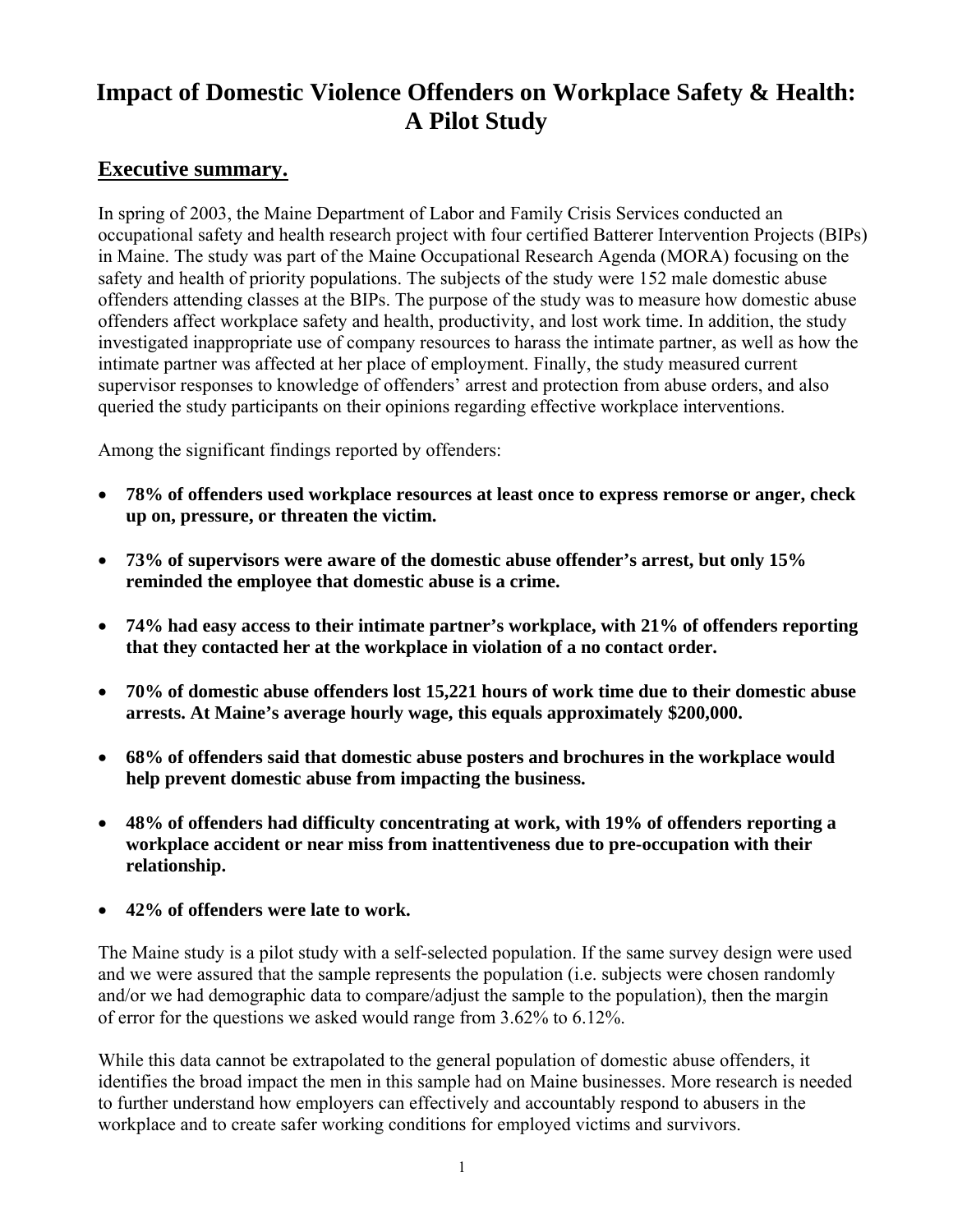#### **Introduction.**

Domestic abuse is a workplace issue. Employers across the country are increasingly recognizing this fact as domestic abuse advocacy groups and concerned business people provide community education, draft model workplace policies, and seek legislative solutions to the problem.

Several leaders have emerged in this effort, including the Family Violence Prevention Fund (FVPF), Corporate Alliance to End Partner Violence (CAEPV), and Employers Against Domestic Violence (EADV).

In 2000, FVPF implemented its Corporate Citizenship Initiative, a collaborative effort inviting employers, unions, and advocates to create partnerships in the workplace response to domestic abuse. The Fund offered technical assistance to ten statewide domestic abuse coalitions, providing curriculum, travel money, and resources for a direct outreach effort to employers in their respective states. Both the Maine and Massachusetts domestic abuse coalitions were among those receiving the FVPF Corporate Citizenship Initiative technical assistance award.

In Massachusetts, Employers Against Domestic Violence had been extremely successful in developing a comprehensive and innovative response to domestic abuse workplace issues. In addition to creating a formal nonprofit organization with over 350 members, the EADV Board of Directors broadened the approach by examining the impact of domestic abuse *offenders* on the workplace. Previous research, such as that conducted by the Body Shop and New York Victim Services Research Department, had focused solely on victims.

Under the leadership of former board President Barbara Marlowe, EADV sought and received funding from John Hancock Financial Services to conduct a study on how batterers affect the workplace. Specifically, EADV investigated questions regarding employer response to offenders, productivity issues, and use of workplace resources to contact and harass the offenders' victims. Principal researcher Emily Rothman interviewed 29 convicted domestic violence offenders chosen from among four certified batterer intervention programs in Massachusetts — the results are published in the report *How Employees Who Batter Affect the Workplace: An Employers Against Domestic Violence Initiative*. In her summary of findings, Rothman reported in part that employed abusers made dangerous mistakes on the job as a result of perpetrating domestic violence, and that most used company resources (such as phones, e-mail, and vehicles) to perpetrate abuse from the worksite. In addition, Rothman's research showed that most abusers used paid work time to deal with the consequences of their domestic abuse behaviors, and that 10% of employers posted bail for the abuser or allowed paid leave for court dates associated with their domestic violence crime (EADV, 2000).

In additional research in 2003, the North Carolina Council for Women & Domestic Violence Commission created a written survey regarding domestic abuse and the workplace. This survey was sent to over 90 batterer intervention programs approved by the Council throughout North Carolina, with 60 responding. The following findings were among those reported from 188 returned surveys: 15 % of respondents admitted to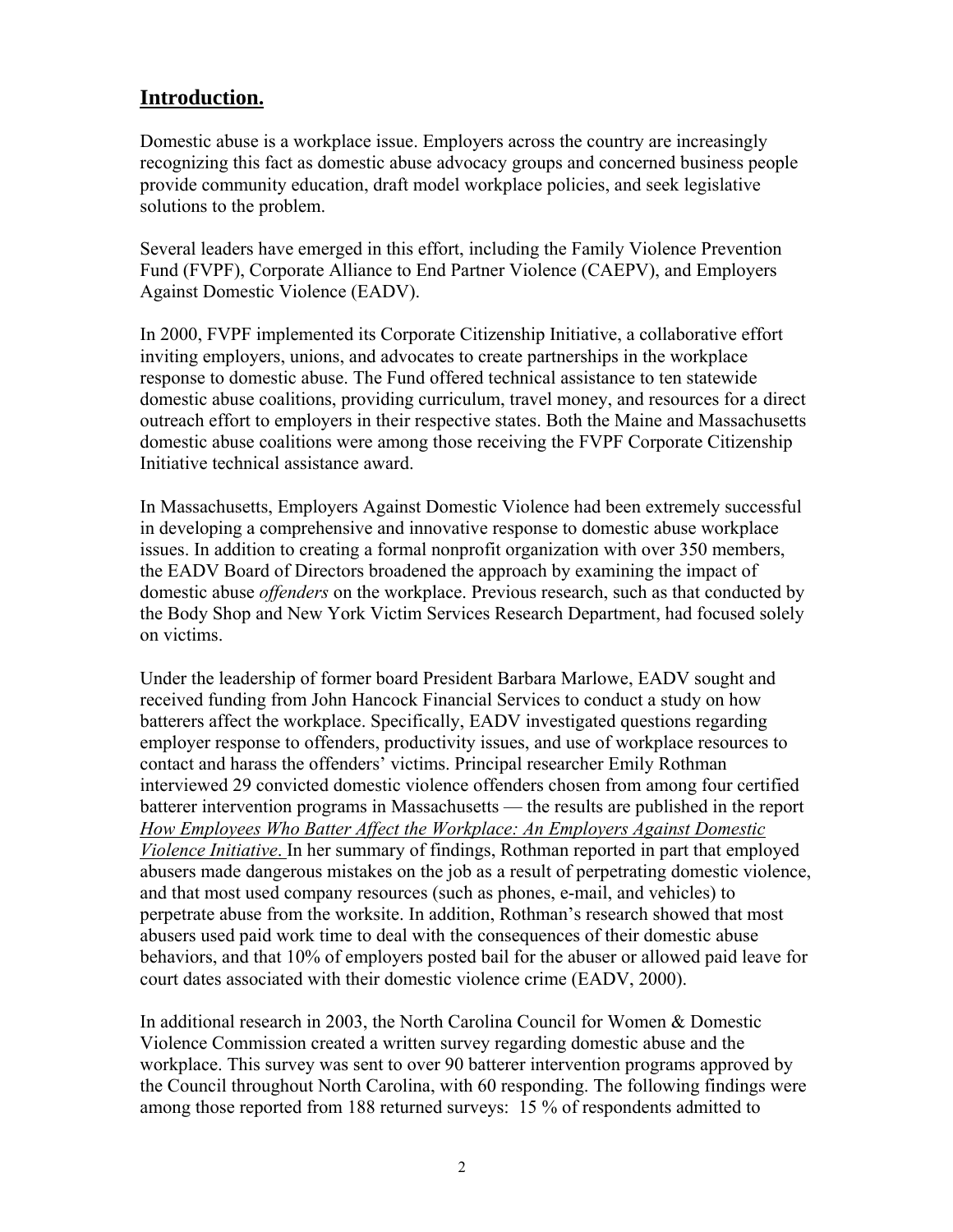spending work time harassing their partners, 14% had used workplace resources to do so, and 32% had been arrested or had a protection order issued against them at the time they were employed. Additionally, 28% of respondents indicated they had worked for the same employer with their current or former partner (White and Starsoneck, 2003).

#### **Maine Pilot Project**

The Maine Occupational Research Agenda (MORA) provides a framework to guide occupational safety and health research in Maine. Working in collaboration with the Maine Department of Labor, MORA focuses on the safety and health of priority populations.

As part of the Maine Department of Labor (MDOL) initiative to build capacity in occupational safety and health (OSH) surveillance, the MDOL implemented a workplace violence (WPV) surveillance program in 2003. The current OSH surveillance reporting mechanisms, such as the Workers' Compensation Board First Report of Occupational Injury or Illness and Federal Bureau of Labor Standards Survey of Occupational Injuries and Illnesses (OSHA Log), administered by MDOL are not designed to capture non-fatal and no lost time workplace violence incidences. As a result, there is underreporting of WPV incidences because these reporting systems will miss incidents that do not result in lost time and injuries that do not require medical treatment.

The newly implemented WPV surveillance program is designed to collect these cases missed by the above mentioned systems and takes it a step further by categorizing them into the following 4 types of WPV.

Type 1 (Criminal Intent): The perpetrator has no legitimate relationship to the business or its employees, and is usually committing a crime in conjunction with the violence. These crimes can include robbery, shoplifting, and trespassing.

Type 2 (Customer/Client): The perpetrator has a legitimate relationship with the business and becomes violent while being served by the business. This category includes customers, clients, patients, students, inmates, and any other group for which the business provides services.

Type 3 (Worker-on-Worker): The perpetrator is an employee or past employee of the business who attacks or threatens another employee(s) or past employee(s) in the workplace.

Type 4 (Personal Relationship): The perpetrator usually does not have a relationship with the business but has a personal relationship with the intended victim. This category includes victims of domestic violence assaulted or threatened while at work (University of Iowa Injury Prevention Research Center, 2001).

Based on MDOL's workplace violence surveillance initiative and employer outreach implemented through Maine's Corporate Citizenship Initiative, a research project was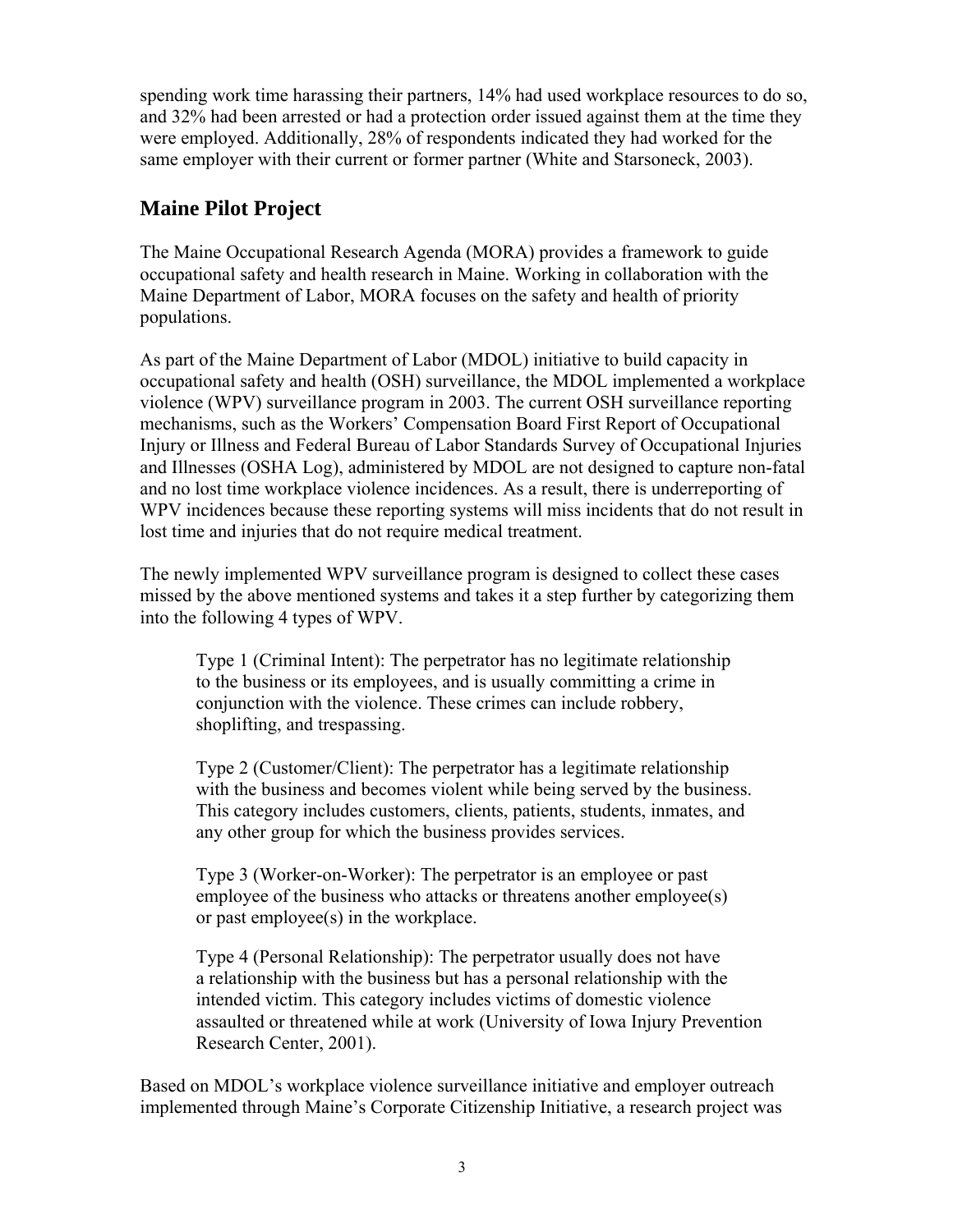developed between MDOL and Family Crisis Services, a domestic violence project serving two southern Maine counties. A working group began to develop the study's objectives (February 2003). A preliminary meeting seeking input into the goals was held with several Maine employers. Representatives from Unum Provident, Anthem BCBS, InterMed, Fairchild Semiconductor, and Cumberland County Government attended. Based on the potential sample of approximately 350 domestic violence offenders, batterer intervention programs in Cumberland and Kennebec Counties were chosen for the study. Batterer intervention programs, or BIPs, are 48-week state-certified classes for men court ordered to attend as a result of their domestic violence offense. (The Kennebec County program also accepts men who self-refer and are not court mandated.) Both urban and rural populations were represented.

To begin the process (January 2003), permission was sought from the Maine Department of Corrections, Maine Department of Labor, Family Crisis Services, Family Violence Project (of which Menswork is a program), and the directors of the four BIPs.

#### **Objectives.**

With the necessary permissions in place, the following objectives for the Maine study were chosen:

- Identify ways in which domestic abuse offenders are using the worksite as a place from which to further victimize their intimate partner;
- Identify and quantify when possible performance, productivity, lost work time, absenteeism, workplace delays, and workplace accidents associated with this behavior;
- Examine current employer responses to this behavior when it is recognized;
- Determine the frequency of workplace violence policies in effect in the population sample;
- Examine offenders' views on useful measures employers can implement to create workplace safety and accountability; and
- Determine the frequency and impact of domestic abuse offenders contacting the victim at her workplace.

#### **Definitions.**

Domestic Abuse: A pattern of coercive behavior that is used by one person to gain power and control over another which may include physical violence, sexual, emotional, and psychological verbal abuse, stalking, and economic control (FVPF, 1998).

Domestic Abuse Offender, Batterer, Perpetrator, or Abuser: The person who commits acts of domestic abuse as defined above.

Batterer Intervention Programs: State certified educational programs batterers attend that are designed to hold them accountable for their criminal behavior; encourage behavior change through the community's demand for accountable and respectful actions in intimate and family relationships; and increase victim safety.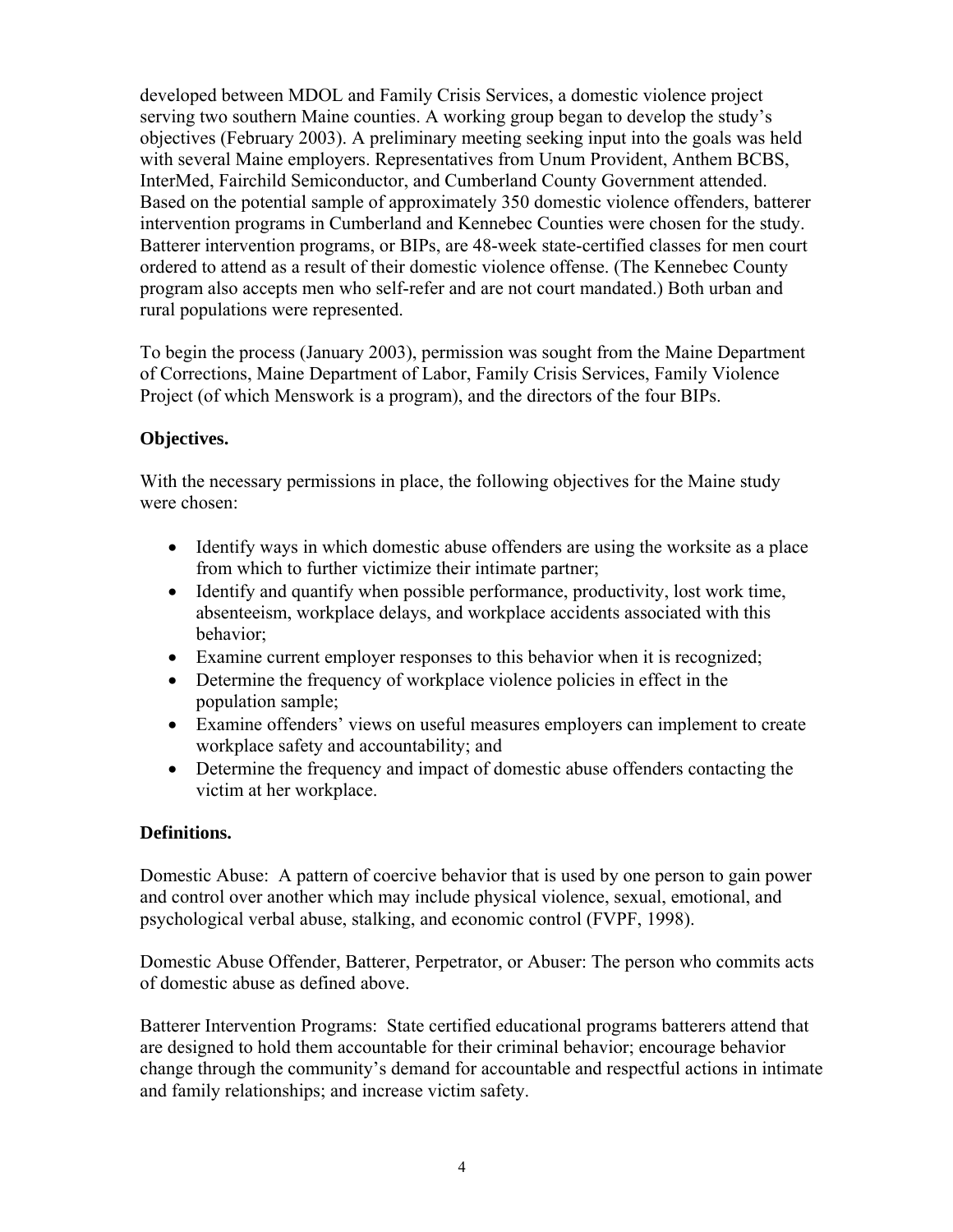Survivor or Victim: The person who is the subject of an act of domestic abuse.

#### **Design and Methodology.**

With the objectives determined, the working group reviewed Emily Rothman's protocols from the EADV study and a draft questionnaire from the North Carolina Council for Women & Domestic Violence Commission. The protocols and questionnaire were modified and adapted to fit the needs of a larger sample with multiple sites.

Several options were considered for gathering the data including distributing questionnaires, having small group interviews, and conducting larger focus groups within the framework of the existing batterer intervention class. The final and preferred option was to interview individually all willing participants through a survey tool developed by the working group. Although this approach presented challenges, it was most likely to deliver the consistent quantitative and qualitative data we were seeking.

#### **Survey.**

 An initial survey was created and test-run with three offenders from Opportunity for Change in Portland, Maine. The test run revealed the survey needed a significant overhaul for two reasons. First, the format did not allow for the development of a comfort level between the interviewer and the offender before the onset of difficult and sensitive questions. Secondly, we had not considered the many variations in offenders' work and personal lives. (For example, some men had not been partnered at the time they were employed, or some had multiple jobs during the time frame we were studying.)

The survey was revised to take these issues into account. The format was changed to create a gradual series of questions concerning employment history, job type, and status (employed, unemployed, self-employed). The second section focused on access to and use of workplace resources such as telephones, email, and company vehicles to contact the partner. Offenders were asked a series of questions about partner contact during the workday, with options ranging from "deliver instructions for childcare arrangements" to "contact her to threaten her." They were then asked to identify the specific resources they would use for such contact.

Section Three was expanded to gather information on the impact of domestic abuse on the working life of the offender. General questions were asked about job performance, concentration, and workplace accidents. In addition to quantitative information, interviewers were encouraged to gather any narrative regarding concentration difficulties, accidents, or near misses. Data was also gathered regarding lost work time due to arrests, use of paid and unpaid leave to attend to domestic abuse proceedings, and incarceration rates. Section Four examined employers' responses to their workers' domestic abuse behavior, including arrests, service of protection from abuse orders, and use of company resources to contact the partner during the workday.

Because domestic abuse also severely impacts the workplaces of victims, the survey included a section regarding actions these offenders took to interfere with their partners' employment. Questions focused on typical behaviors of abusers including preventing the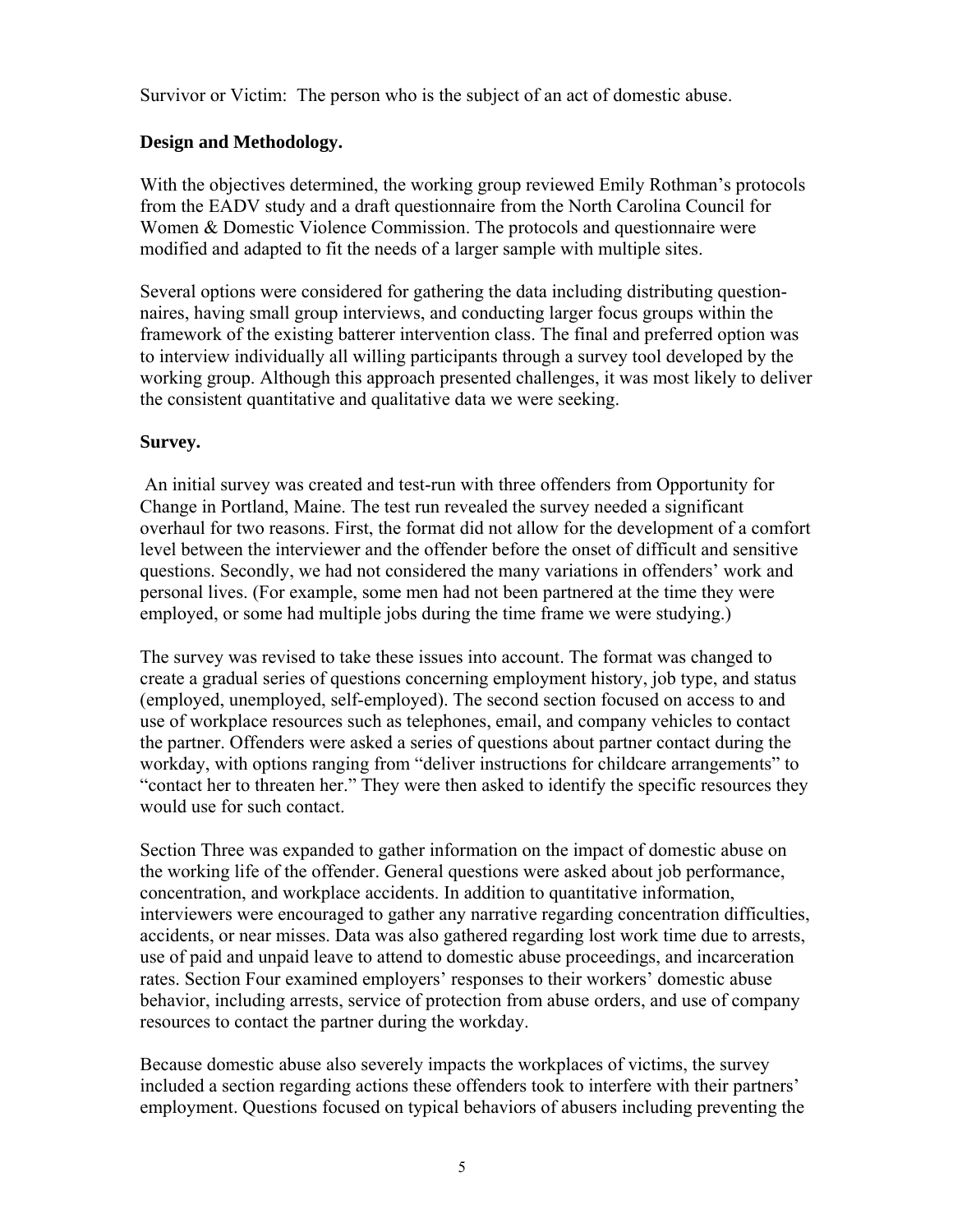victim from going to work, harassing her while at the workplace, or causing her to be disciplined or fired. In addition, offenders were asked if they had violated no contact conditions by direct or indirect contact at her place of employment.

Section Six of the survey queried the men on possible responses employers could implement to create positive changes in the behavior of employed domestic abuse offenders.

#### **Volunteer Interviewers.**

To assist with the implementation of the project, volunteer interviewers were solicited. Several sources were tapped, including business professionals with an interest in domestic abuse, BIPs instructors, social workers, and state government employees. Interviewers agreed to attend a 90-minute training session prior to their participation, as well as sign an interviewer confidentiality form. The training session focused on use of the survey tool, the importance of respectful interactions with participants, key questions to solicit narrative statements (when possible), and safety measures.

#### **Informed Consent.**

While a formal institutional review board process was not necessary for this study, the working group drafted the participant informed consent form in keeping with the necessary protections for human subjects research. Among them were voluntary participation, no penalty or negative consequences for refusal to participate, and potential for discomfort during the interview. The subjects were reminded they could refuse to answer any questions, end the interview at any time, and that the survey would take approximately thirty minutes to complete. In addition, participants were reminded that the interviews were confidential and that the written report would not contain any material that would identify them or their employer.

Confidentiality was waived if the participant revealed information requiring mandated reporting of child or incapacitated elder abuse under Maine law.

#### **Site interviews.**

Interviews were conducted between March 31 and April 28, 2003 at one of six sites: Menswork (Augusta and Winslow), Opportunity for Change (Portland), Cumberland County Jail (Portland — an Opportunity for Change program site), Abuser Education Program (Portland), and A Different Choice (Windham).

One week prior to the interviews the batterer intervention class was prepared for the survey process; the informed consent form was read to the class and men were asked to consider voluntary participation. It was noted that the men's real-life experience would not only help employers create safer workplaces, but also provide information that would enhance the community and statewide response to domestic abuse.

On the day of the interview, volunteers arrived early and were assigned a private space to conduct their surveys. Men arrived for the regularly scheduled batterer intervention class,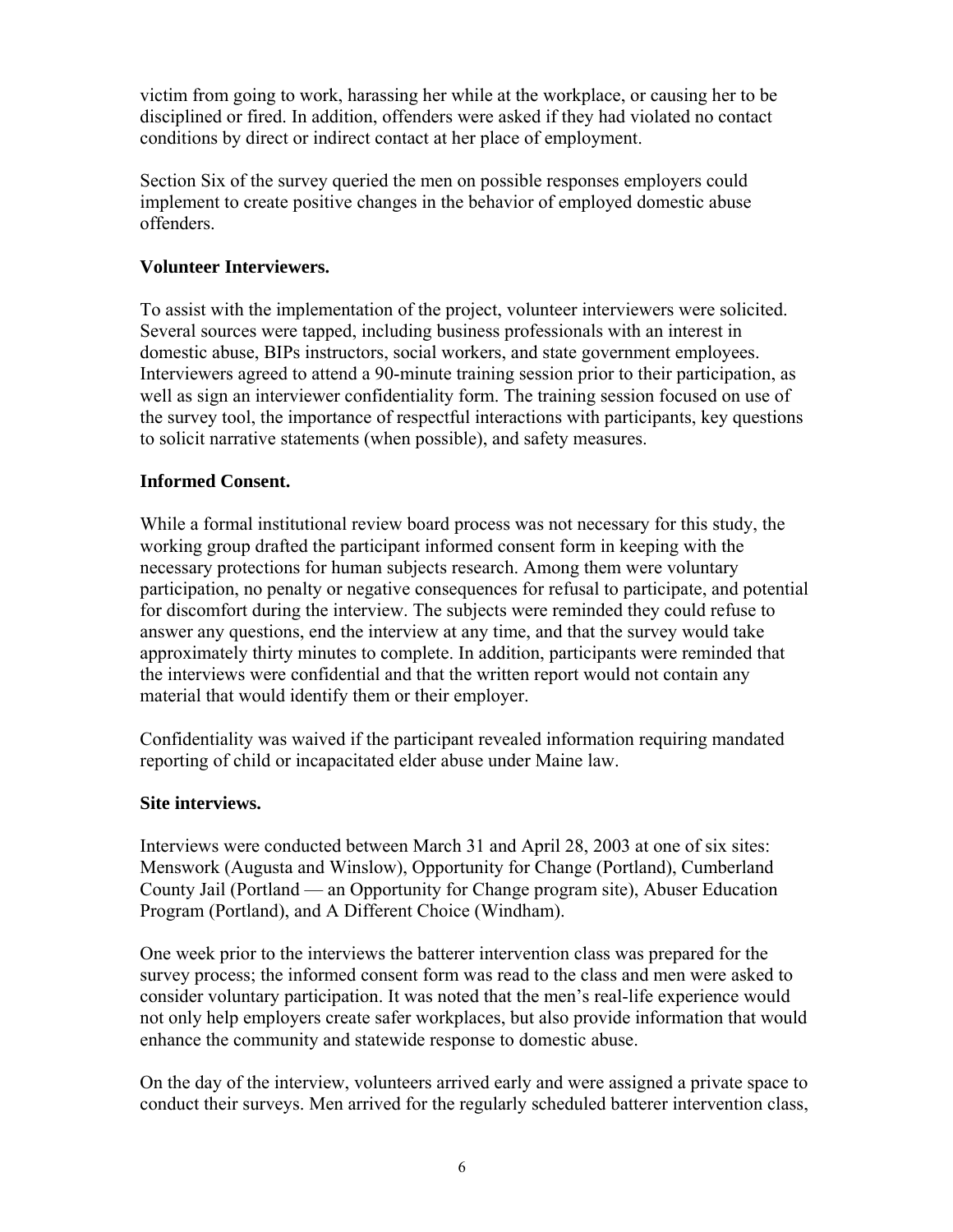were reminded of the study, and volunteer participants were separated according to their employment status. Because of time constraints, we prioritized by interviewing employed, partnered men first, followed by self-employed and unemployed men if time allowed. (Self-employed and unemployed men allowed us to gather data only on impact to the partner's workplace.)

Interviews lasted approximately thirty minutes depending on the circumstances of the participant. Interviewers conducted between two and three interviews during the class period of 90 minutes (Cumberland County classes) or 120 minutes (Kennebec County classes.)

Completed interviews were delivered to the Maine Department of Labor, Research and Statistics Unit for tabulation and analysis.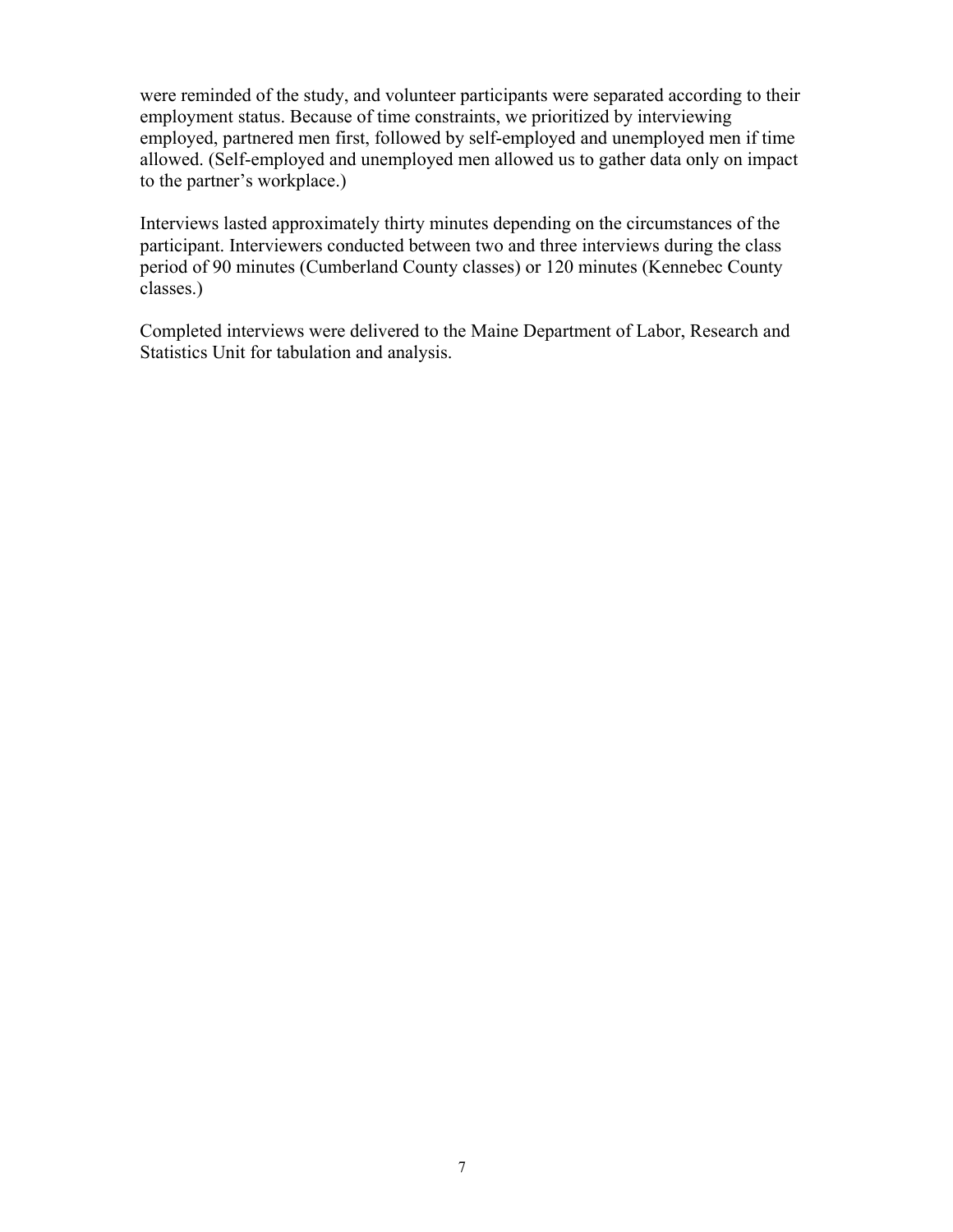#### **Findings.**

A total of 152 men were interviewed for this study. Of those men, 124 were employed, 22 were self-employed, 5 were unemployed, and one was retired. The majority of graphs in this paper reflect findings based on the 124 employed offenders. Findings are represented as frequencies and percentages based on the total number of respondents who answered the question.

The men had a wide range of occupations, including the following: construction, advertising, commercial fishing, education, government, public utility, printing press, food service, and sales.

Because the research was completed with heterosexual male domestic abuse offenders who perpetrated their abuse on female intimate partners, this report will refer to offenders as men and their victims and survivors as women, while acknowledging that U.S. Department of Justice statistics report men are victims in 15% of reported domestic violence cases (U.S. Department of Justice, 2003).



A: Job performance affected by DV (41%) B: Lacked Concentration (48%) C: Accidents or Near Misses (19%)

#### **Impact of Domestic Abuse on Occupational Safety & Health**

**Figure 1**. Offenders reported that domestic violence affected their job performance (41%), caused them to have difficulty concentrating (48%) and was a factor in a work accident or near miss (19%).

The men provided many anecdotes regarding workplace accidents, near miss accidents, and concentration difficulties; this was useful in describing the ways offenders were affected at work by their abusive behaviors toward partners. The following interviewer notes reflect some of the men's individual accident stories:

- Injured hand by not using proper tool, required twelve stitches
- Distracted, burned a fellow worker who missed work as a result
- Fell off scaffolding while thinking about incident that led to his enrollment in batterer intervention program, couldn't concentrate
- On cell phone with victim, smashed into vehicle in front of him
- On cell phone with victim while driving forklift, smashed into and knocked over stacks of heavy materials
- Forgot key safety step while working with explosive materials, suffered burns as a result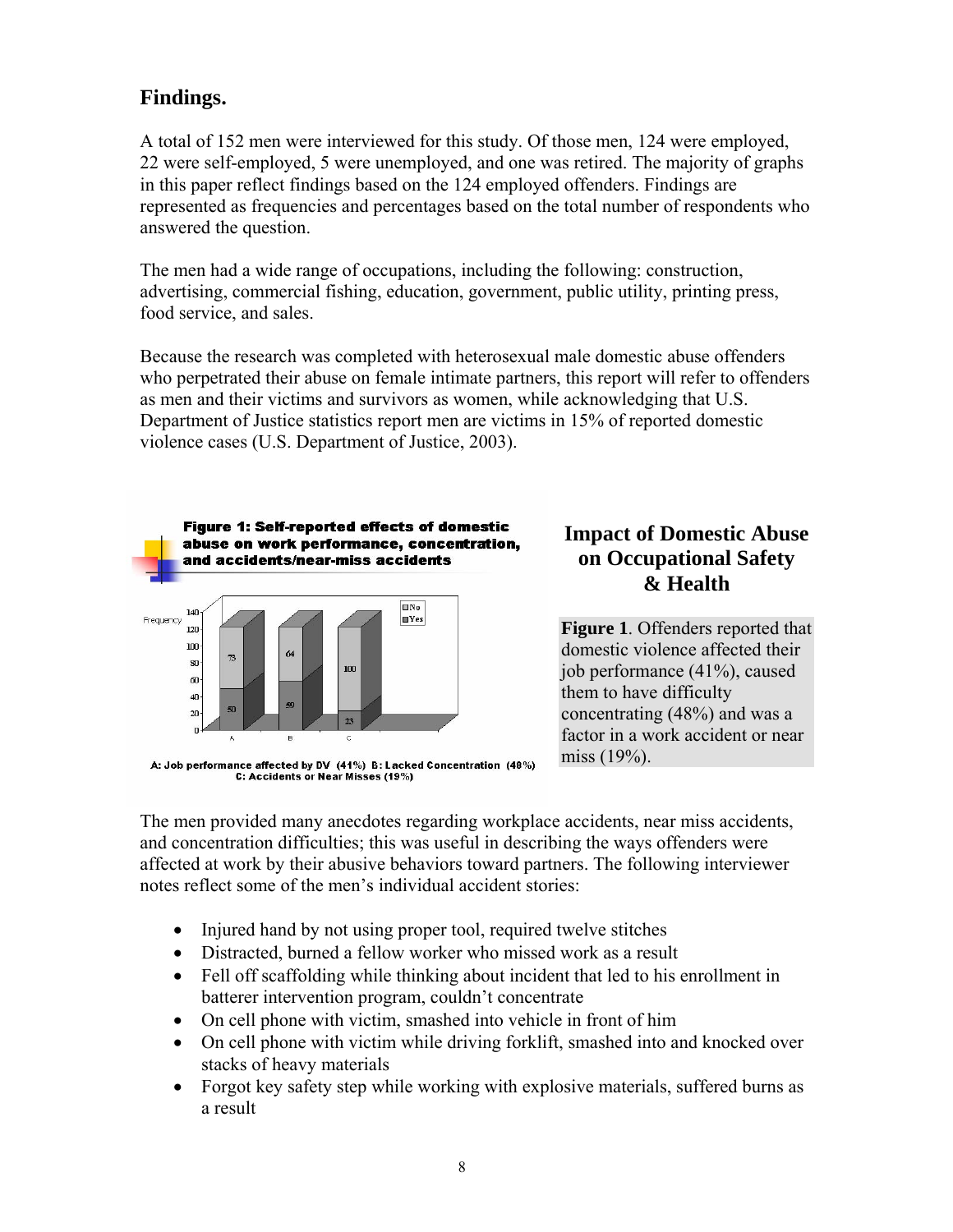- Cut through safety chaps with chainsaw
- Cut himself with knife

In addition, offenders also reported near miss accidents, including the following samples:

- Almost got into accident with company vehicle
- Almost fell from a forty foot roof, saved by safety harness
- Forgot to tie a fellow worker off, could have fallen several stories
- Angrily handling sharp and dangerous occupational tools in a way that could have injured a fellow worker, who said, "You should get your head together."
- Not paying attention while using a torch, could have harmed self

In order to maintain power in an intimate relationship, a domestic violence offender will exercise broad control over the victim. This ability to control may be temporarily interrupted on a daily basis when the abuser reports to work and is no longer able to physically monitor the partner's activities. For many of the men in this sample, work time represented a real and perceived loss of control that made it difficult for them to perform their job duties consistently and safely. For example, one man discussed his state of mind prior to the workplace accident that left him with burns. Unwilling to stop thinking about what his partner was doing at home, he neglected a key safety step and caused an accident. Another described routinely bringing his problems to work, jeopardizing the safety of others and eventually causing his employer to discipline him.

**Costs to business**. Implications for occupational safety and health are extensive and costly. Dan Cote, Vice President of Loss Control for Maine Employers Mutual Insurance Company, recognizes the importance of responding to this potential safety threat (personal communication, January 7, 2004). "This report substantiates, without question, the critical nature of domestic violence and its impact on the workplace as well as the home. As a result of this study, we included a domestic violence track at our annual MEMIC Comp Summit, a symposium on significant safety and claims management issues. In response to our customers' feedback, we intend to host domestic violence training workshops as part of our 400+ course offerings in the upcoming year."

**Figure 2.** Domestic violence offenders did not report substantial difficulties with other OSH workplace behaviors such as sexual harassment, aggressive behavior, or substance abuse. Four percent reported having been in trouble at work for sexual harassment, with 12 % and 13% acknowledging trouble for aggressive behavior or substance abuse, respectively.



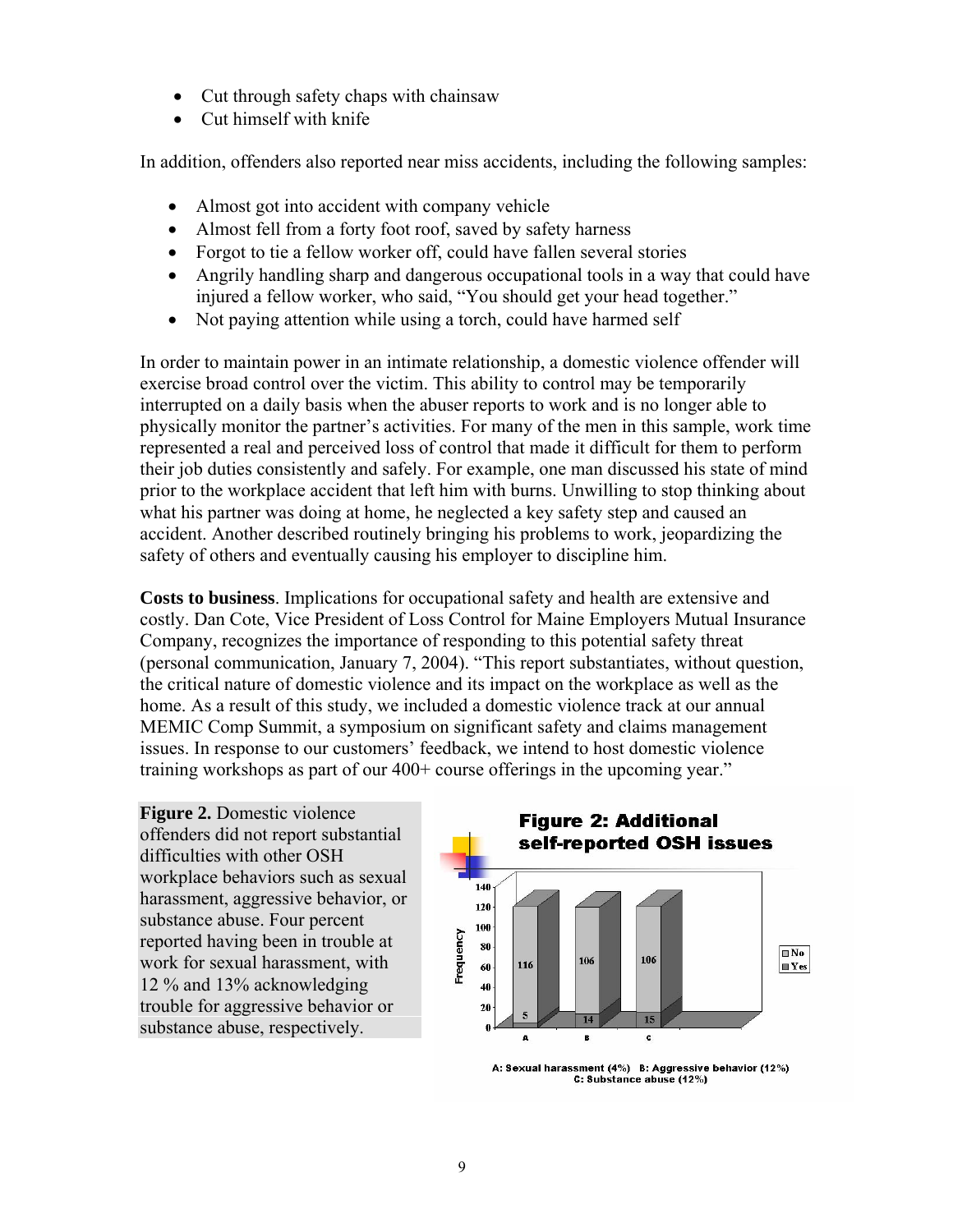This is consistent with findings from the North Carolina survey of batterer intervention programs, in which 7% of respondents indicated having been in trouble for other actions including sexual harassment, substance abuse, or threatening behavior (White and Starsoneck, 2003).

Mary Russell, author of the book Confronting Abusive Beliefs, notes "The supposed deficiency in controlling anger for many men is largely restricted to their female partners in the privacy of their own homes. In other situations and with other persons, these men are quite able to control their anger" (Russell, 1995, p.5). The Maine research supports this analysis, and suggests that domestic abuse offenders will not necessarily present themselves as difficult and "out of control" employees. In fact, thirty-nine percent (39%) of the men in this sample reported that they were in a supervisory position.



**Figure 3.** Domestic abuse offenders were asked, "Have you ever brought a weapon to work? If yes, what kind?" Four reported a rifle or shotgun, three a handgun, and ten brought knives to their place of employment. A follow-up question regarding weapons kept in vehicles at work reflected similar data (3, 3, and 9, respectively.)

While these numbers represent a very small percentage of our sample, they are significant with respect to workplace safety and health and the potential for serious employee injury.

**Domestic violence and weapons.** Employers should be concerned about weapons in the hands of domestic abuse offenders. In an analysis of 2001 national homicide data, the Violence Policy Center found that firearms were the most common murder weapon for 2001 homicides of women; 61% of these women were killed by male intimates (Brock and Newth, 2003). In cases where both the abuser and victim are employed together, access to weapons may dramatically increase the danger to the victim. According to Jacquelyn Campbell et al in the report on *Risk Factors for Femicide in Abusive Relationships: Results From A Multisite Case Control Study* (2003), the risk of intimate partner homicide increased over five times with access to firearms as opposed to instances where there were no weapons. A 1992 article in the *Journal of the American Medical Association* reported that the risk of death in a domestic violence assault is twelve times greater when guns are involved than when they are not (Saltzman, Mercy, O'Carroll, Rosenberg, and Rhodes, 1992). Finally, workplace homicide was the leading cause of death for working women in 2002, according to the U.S. Department of Labor Bureau of Labor Statistics (Census of Fatal Occupational Injuries, 2002).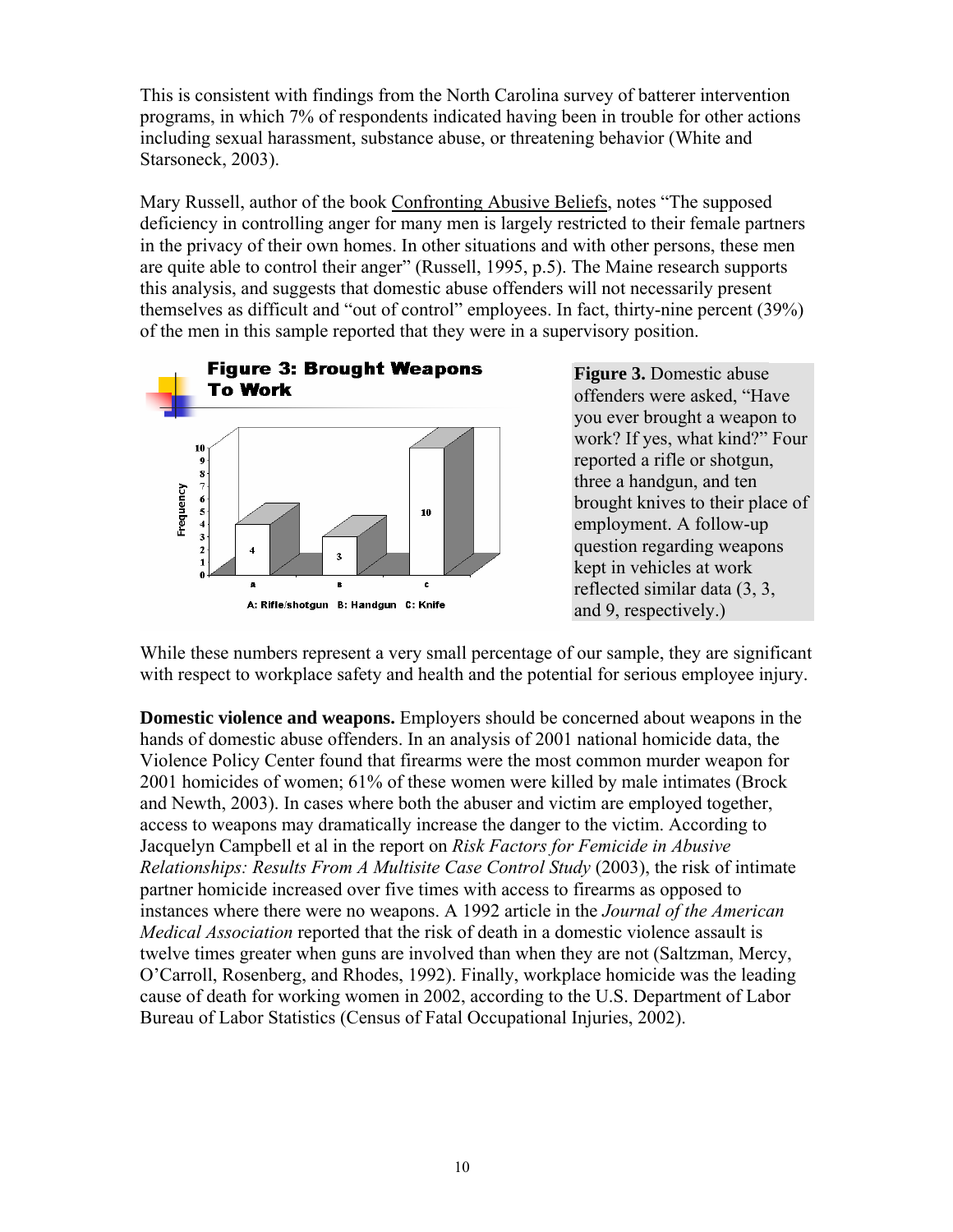

#### **Impact of Domestic Abuse on Productivity and Absenteeism**

**Figure 4.** Over four out of ten offenders reported being late to work as a result of their behavior at home, while eleven percent left work early to check up on their intimate partner. Three percent of the men altered an attendance record in order to cover up the fact that they weren't at work when scheduled; over a quarter of the sample stopped by the intimate partner's house while still on the clock.

**Implications for work attendance**. A domestic abuse offender may consider one of his primary "jobs" to be keeping tabs on his partner's activities. Thus, reporting to one's paid work creates conflict and difficult choices. Going to and staying at work might mean real or perceived relationship risks the abuser is not willing to expose himself to. The victim may use the time to safety plan, move out of their shared home, or contact law enforcement officials. She may also do nothing, but his *perception* of her activities is nonetheless threatening.

One union worker noted that keeping tabs on his wife meant continuous difficulty with job performance issues. He talked about wanting to keep an eye on her, and how much easier it was to accomplish this by staying home rather than reporting to work. In one occurrence, his late arrival to a union job kept a large work crew idle for three hours, costing the employer over \$1000 in lost productivity. This type of behavior was consistent with reported actions of other offenders, such as leaving work early to check up on her or stopping by the house while still punched in.

Employers face additional concerns when domestic abuse offenders falsify attendance records to conceal lost work time, or engage co-workers in covering up for them. While only three percent of the men in this sample acknowledged misrepresenting their weekly hours, one man had the active support of a supervisor in deceiving the employer regarding actual time worked.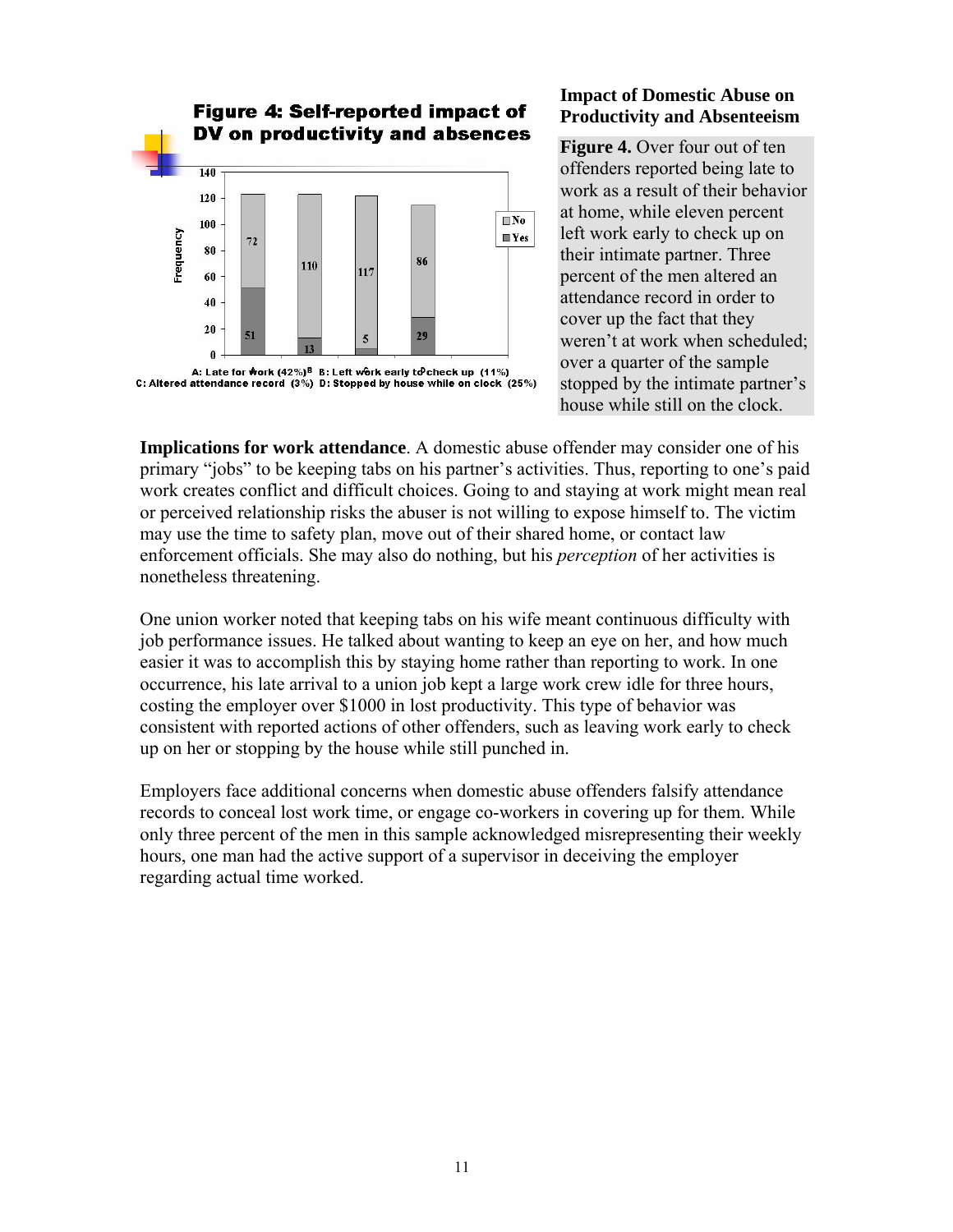**Figure 5.** In addition to attendance issues, domestic abuse offenders caused work project delays due to their inability to concentrate and/or remain on the job. Almost one quarter of participants reported causing a work delay or mishap. Sixty-four percent took unpaid leave to deal with the consequences of their domestic abuse activities, while 26% used their employer's paid leave time.



**Costly errors and productivity issues**. Regardless of occupation, offenders made mistakes when distracted by their desire to control their intimate partner. One man noted that his difficulty concentrating resulted in a costly error to his employer when he mistakenly left an entire page out of an important document, ran several hundred thousand copies, and delivered them to the client. Another man talked about producing two fewer work orders per day when he was having difficulty concentrating. In one case, he did the entire work order incorrectly.

Other narratives include the following:

- Always thinking about partner so staying focused on the job was difficult
- Too distracted and upset to work effectively
- Frustrated, couldn't keep his mind on what he was doing
- Hard to concentrate on highly risky job
- Work wouldn't get done because mind was elsewhere
- Usually ended up with shortage in cash drawer
- Harder to keep up sales quota because he was preoccupied
- Installation jobs not completed because foreman was out due to domestic abuse

Given that law enforcement and court systems increasingly view domestic abuse as serious behavior that merits arrest, it's logical that offenders would be distracted or physically absent as they deal with the criminal consequences of their actions. In Maine, sentences for misdemeanor domestic abuse convictions are likely to include 48 weeks of batterer intervention classes, two years of probation, and jail time or suspended sentence; in cases where alcohol was a factor, substance abuse classes may be court-ordered as well. Sentences for felony domestic abuse convictions generally involve more jail time and longer periods of probation. The amount of jail time depends upon the seriousness of the crime and the defendant's criminal history, and could be weeks, months, or years.

The potential for workplace impact continues during the probation period, as probationers adhere to standards of behavior such as attendance at mandated classes and regular reporting to the probation officer. Probation violations in both misdemeanor and felony cases lead to additional periods of incarceration.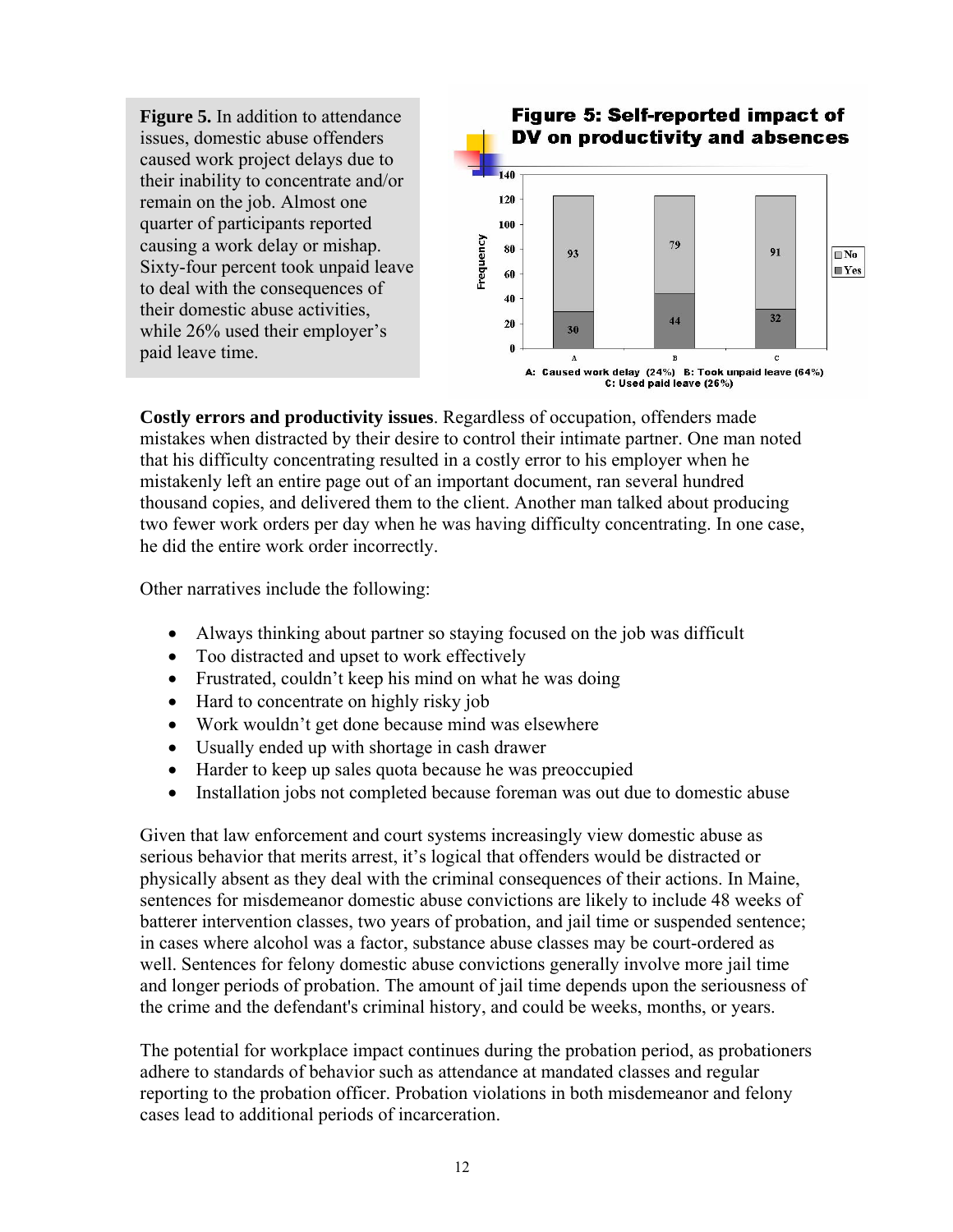Finally, the partner could exercise her ultimate sanction – leaving the relationship. This loss of control may lead to increased willingness to violate the law as the abuser attempts to re-establish authority over the victim. A 1998 U.S. Department of Justice publication stated that 43% of women who reported being stalked by their intimate partner said the stalking began when they left the relationship (U.S. Department of Justice, 1998). In a recent study, research also shows that homicide risk increased nine-fold when a highly controlling abuser and his intimate partner separated (Campbell et al, 2003).

**Employer impact from separation**. Forty-eight percent of the men reported that the partner left or attempted to leave while they were employed, with 43% saying her leaving affected their job performance. Fifty-three percent (53%) noted it was harder to concentrate, and 21% took more time off from work during that time. It's noteworthy that 62% percent of the offenders in this sample had been served with a protection from abuse order [Figure 8], and 21% violated a no-contact order (protection order, bail conditions, or probation conditions) by contacting the victim at her place of employment [Figure 13]).



#### **Impact of Domestic Abuse on Misuse of Company Resources**

**Figures 6 and 7.** Participants in this study had significant access to company resources such as telephones, cell phones, and cars. Over three-quarters used the company phone to contact the victim during work time, with close to one quarter using a company cell phone, and twentyfive percent using the company car to drive to the house during work hours.

Domestic abuse offenders were likely to use work time and workplace resources to contact the victim for manipulative and abusive purposes. Of 124 employed offenders, 85% were contacting the victim from the workplace, with over 75% contacting at least once to express anger or remorse, check up on her, confirm her whereabouts, pressure her, or in some cases, to threaten. Eighty-five percent reported that they called to tell her "I love you."

#### **Figure 7: Use of company** resources for manipulative or abusive purposes



A: Employed offenders B: Contacted victim from workplace (85%) C: Contacted to express remorse/anger, check up, pressure her (67%) D: Contacted to threaten (11%)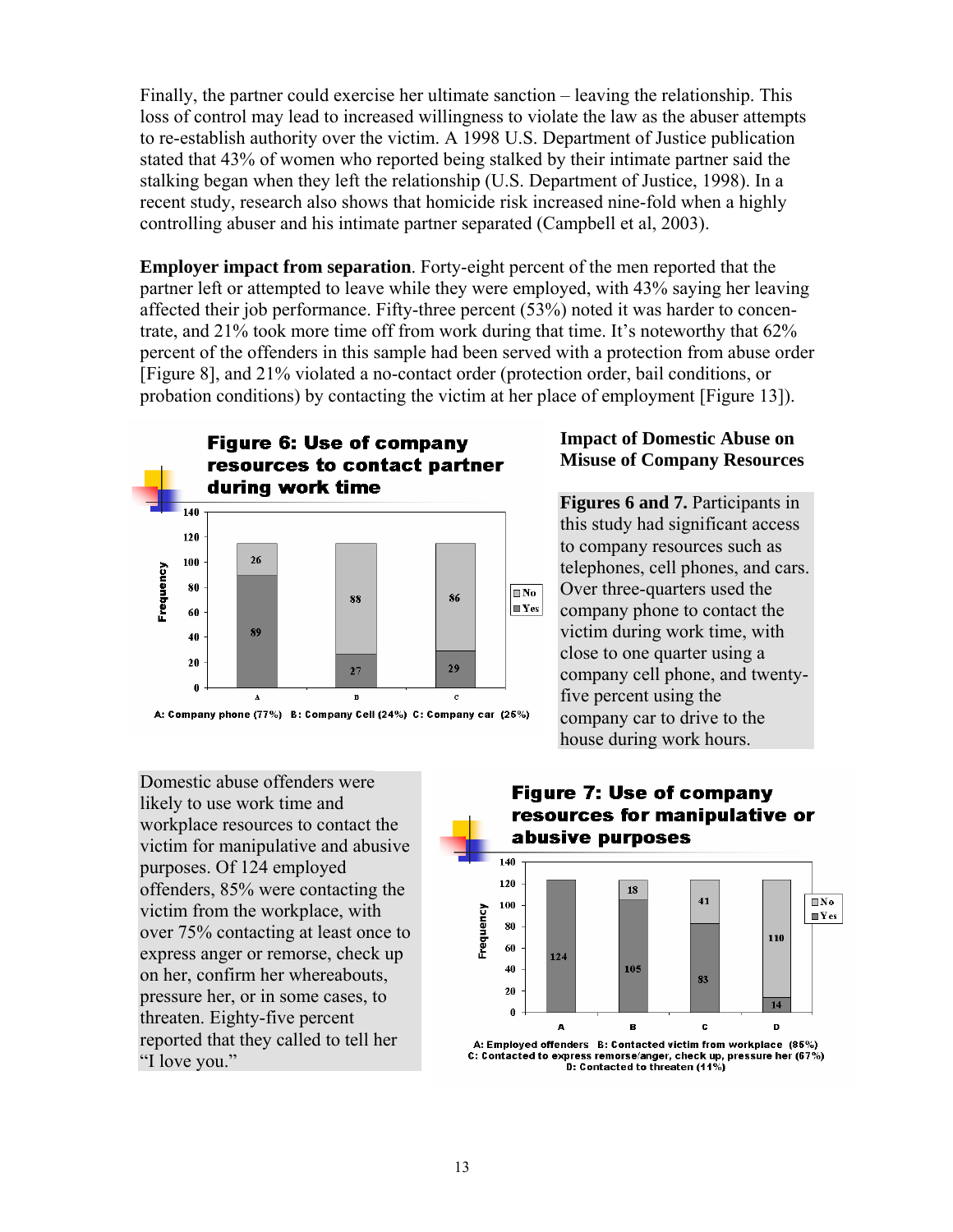In one case, an employee used the business phone to make almost 200 phone calls to his victim in one month. Because the employer's policy included monitoring phone records, the supervisor was cognizant of the behavior and the employee was disciplined.

The men's use of workplace resources to manipulate and intimidate their partners is in keeping with the overall pattern of power and control abusers exercise in a relationship. This behavior may have a significant impact on employers. An obvious concern is theft of company time to conduct personal business. In addition, excessive use of limited telephone lines may prevent the business from receiving incoming calls from potential customers and clients. Employers must also consider the possibility that use of company resources to commit criminal acts from the workplace could adversely influence the way current and potential customers view the company.

Douglas Nadeau (personal communication, January 5, 2003) of State Farm's Public Relations Division noted a number of concerns for employers whose workers are using company vehicles for illegitimate purposes. Generally speaking, insurance companies will not cover losses if it can be proven they were incurred because of an intentional act. In addition to the potential losses from non-covered accidents, businesses would sustain costs due to vehicle maintenance and mileage while the offender is pursuing activities (such as looking for the victim) outside of his normal work route. Finally, Nadeau mentioned that accident investigations would include queries about whether the driver was working for the business at the time, and that any injuries the worker receives could result in a worker's compensation claim.



A: DV Arrest while employed (75%) B: Supervisor aware of arrest (73%)<br>C: Protection order served (62%) D: Supervisor aware of order (55%)

#### **Employer Responses to Domestic Abuse Offenders**

**Figure 8. Domestic abuse** offenders were frequently arrested, with three-quarters of the men reporting arrest during the time they were employed. Of those men, 73% reported that their supervisors were aware of the arrest. Likewise, many offenders were served with protection from abuse orders forbidding contact with the victim (62%); supervisors were also aware of these orders, although to a lesser degree than arrests (55%).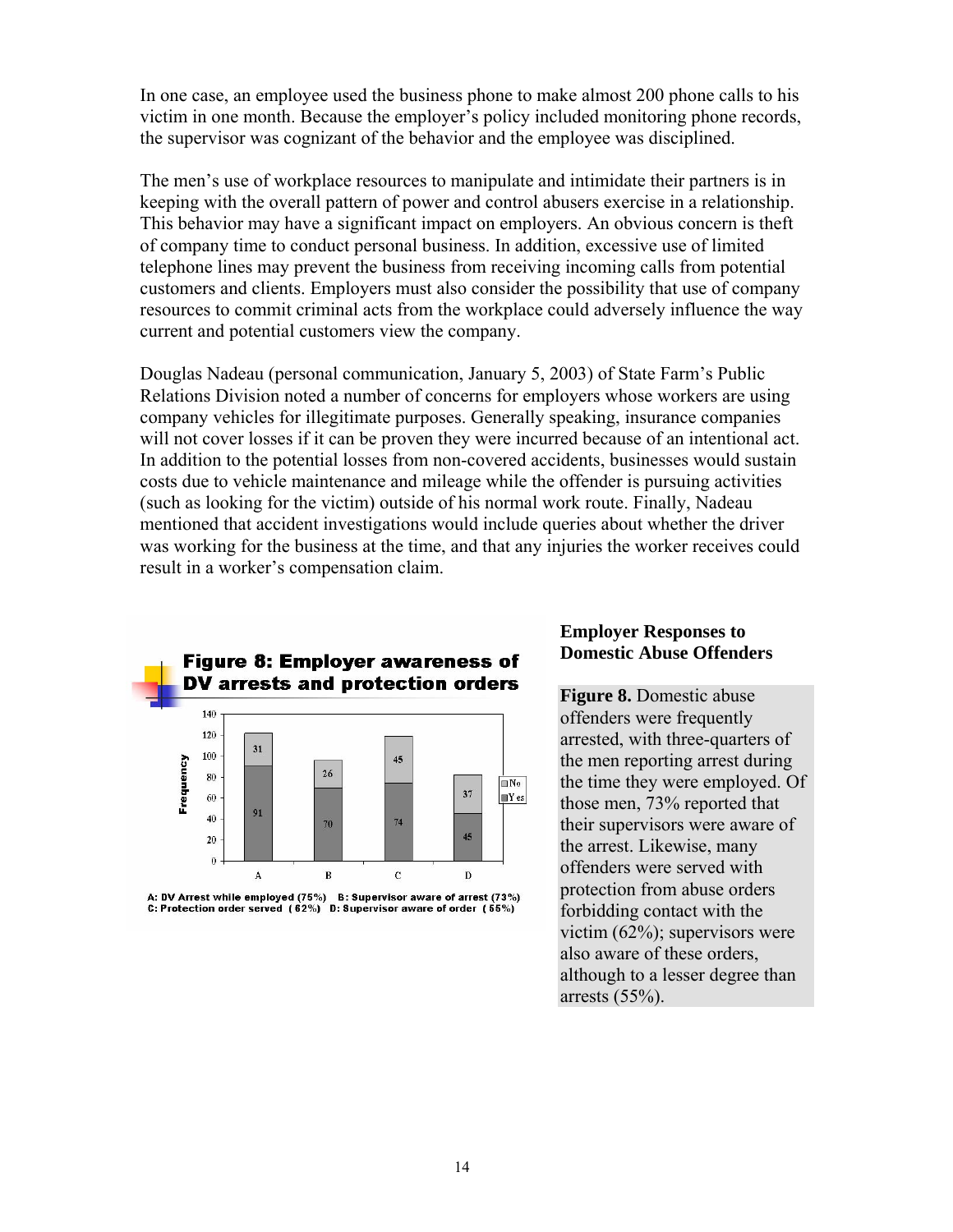**Figure 9.** Supervisory knowledge of domestic abuse arrest did not appear to translate into employer action. Eighteen percent of supervisors responded by referring the employee to a help source, with 13% referencing the company's workplace violence policy, 14% issuing a warning to the employee, and 15% reminding the employee that domestic abuse is a crime.

Eighteen percent of the supervisors provided bail money (directly or indirectly) to assist the offender in getting out of jail.



Men's narratives of their supervisors' responses included the following examples:

- It was all a big joke to supervisor
- Supervisor told me to stay away from her
- Bailed me out
- Provided name of lawyer
- Supervisor had domestic violence history and sympathized
- Supervisor said he would send abuser two tickets to another country where the employee could kill her if he wanted to
- Supervisor clocked worker in to cover for his absences
- Supervisor thought it was funny
- Supervisor told employee to leave work and return when things were settled
- Supervisor gave personal support
- Supervisor told employee he needed to take care of things because he has a family and children
- Supervisor warned him not to be in newspaper
- Employee said he wanted supervisor to guide him, not agree with him
- Employee was grateful to strict supervisor who forced him to get counseling

**Need for resources**. Domestic violence is emerging as a recognized workplace issue, and institutionalized responses are growing through the efforts of groups such as the Corporate Alliance to End Partner Violence, the Family Violence Prevention Fund, and Employers Against Domestic Violence. In the U.S. Attorney General's Report to Congress: Workplace Responses to Violence Against Women (Draft), author Beverly Younger Urban, Ph.D., reviewed available research on the subject, revealing that most studies have reported on the workplace impacts and responses to victims (Urban, 2003). With no protocol in place to offer employers guidance on offenders, supervisor responses in this study ranged from active collusion to termination.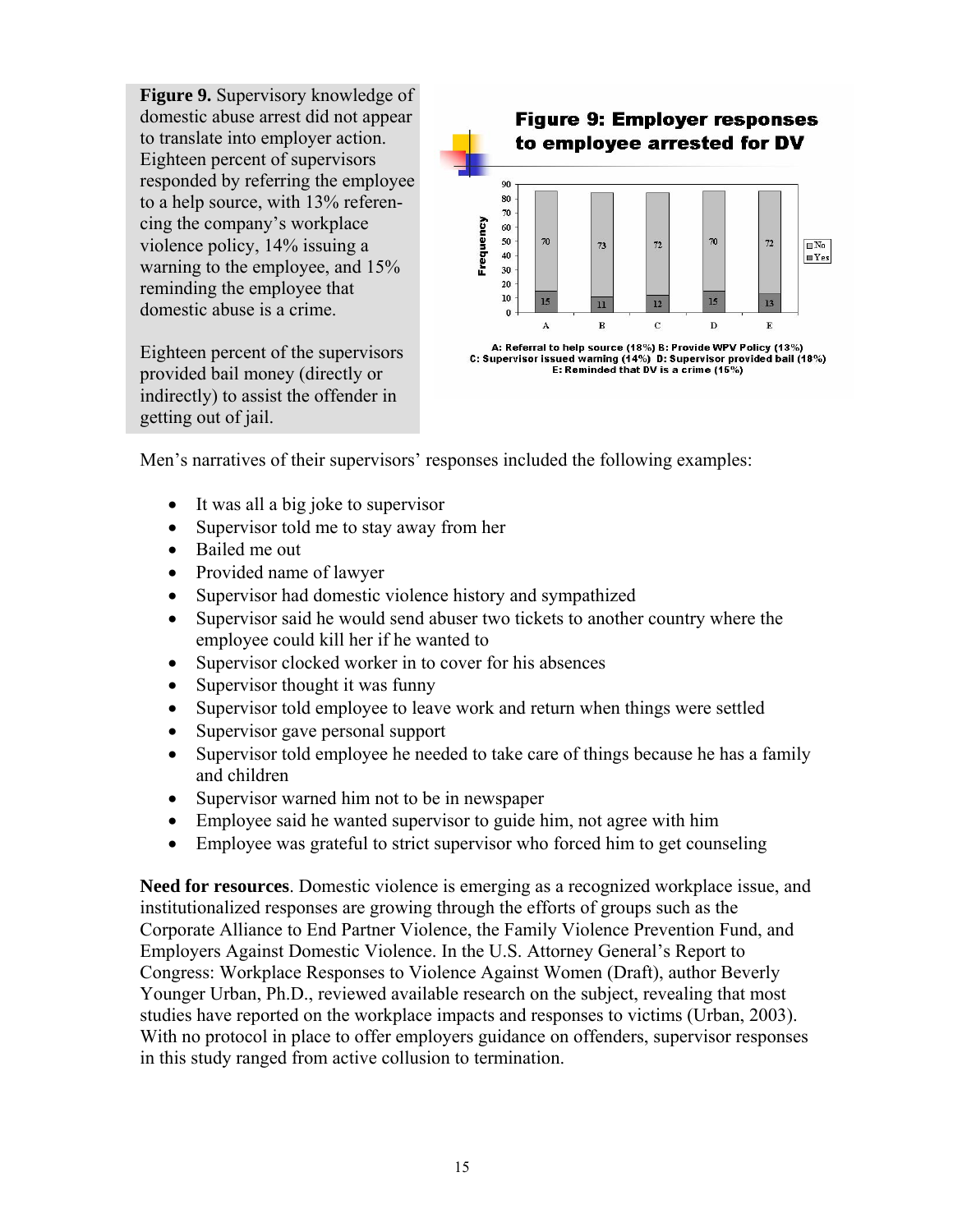Employee Assistance Programs, a potential source of expertise, appear to have dedicated minimal resources to the specific issue of domestic violence in the recent past. A review of 143 articles from the Journal of Employee Assistance revealed only one article on domestic violence between 2000-2001 (International Employee Assistance Professionals Association). Eighty-three percent of EAP providers in one study, however, had dealt with specific domestic abuse scenarios during one year, including an employee with a restraining order (Isaac, 1997).

Additionally, domestic abuse is a complicated issue historically viewed as a private family matter rather than as criminal behavior. This belief, and the accompanying discomfort many experience when discussing family violence, may prevent employers from launching a policy-driven response. Research shows, however, that comprehensive planning can have an impact. Beverly Younger Urban, Ph.D. noted how domestic violence training affected supervisors and employees in three different case studies. Following training at Harman International's U.S. facilities, 98% of employees and managers were more aware of what to do if there was a threat of domestic violence at work. A University of Illinois study with an anonymous foundation revealed that employees and managers learned domestic abuse awareness concepts through training and retained them over a year. UPS supervisors also reported positive outcomes, with 39% saying they felt comfortable talking to employees about domestic abuse following training (Urban, 2003).

**Figure 10.** One-third of offenders in the sample reported that their business had a workplace violence policy in effect, while twenty percent were not sure. Nearly half indicated there was no workplace violence policy in effect at their place of employment.

Fifteen percent of respondents said they would avoid applying for a job if a criminal background check were run. A reasonable interpretation indicates the



background check run (15%)

majority of these offenders are not alarmed by the likelihood that potential employers will discover their domestic violence history. Slightly more than one-third noted that a background check had been run for their current position.

**Policy development**. Workplace violence policies that emphasize a safe, respectful, and quality work environment are important tools for employers concerned about domestic abuse and the workplace. They identify intimidating and threatening behaviors, establish guidelines for the reporting of incidents, determine threat and emergency procedures for staff, and document the employer's commitment to consequences for violations. Statements regarding domestic abuse may be incorporated under the umbrella of the workplace violence plan or as stand-alone policies with an emphasis on supporting victims and holding abusers accountable.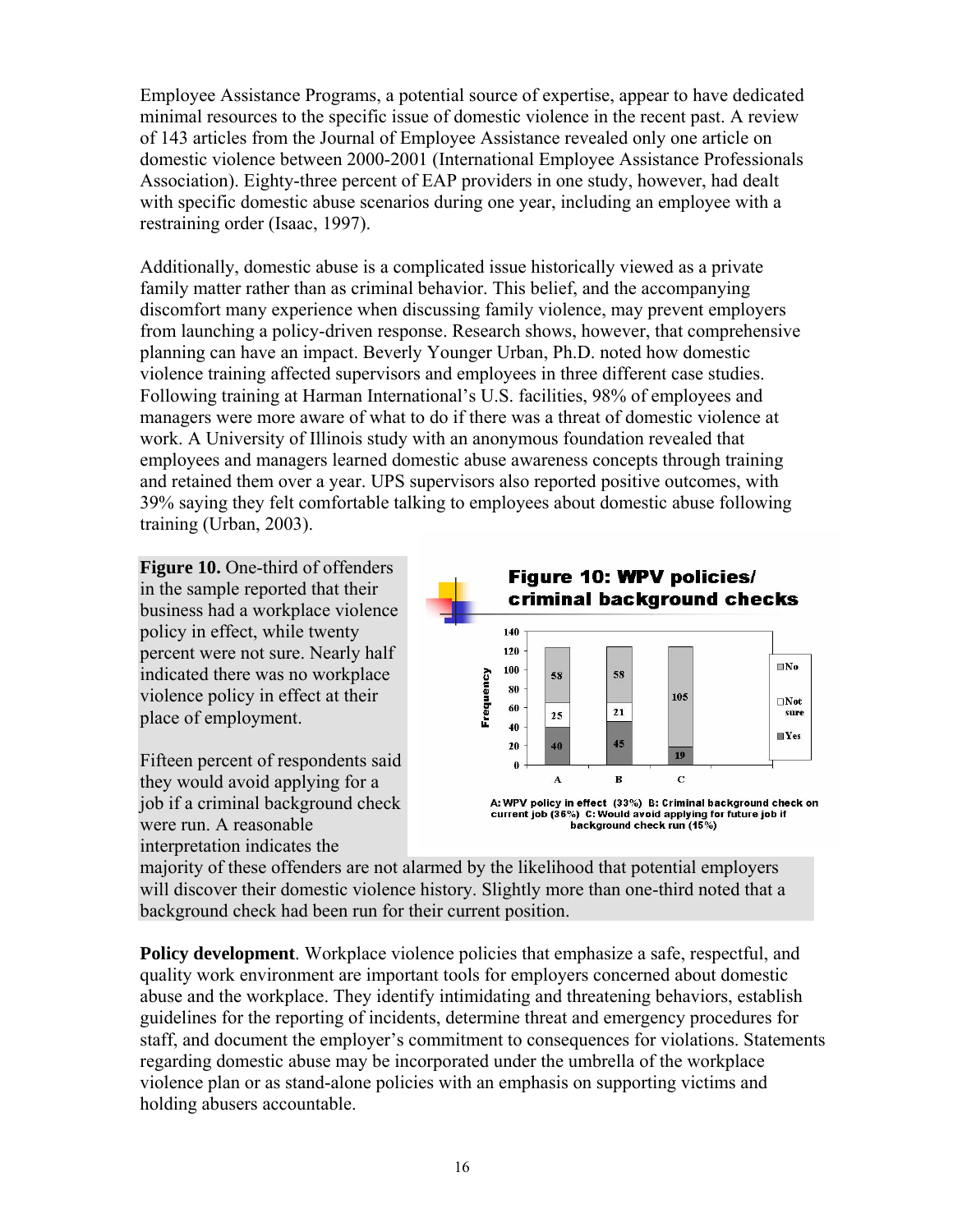Although attention to workplace violence has increased in recent years, business practice regarding written policies appears to be inconsistent. Of 299 respondents in a survey distributed by the members of the American Society of Safety Engineers in the fall of 1998, 62% indicated their organization had a written policy regarding workplace violence (Sullivan and Unks, 1999). A broader analysis of collective bargaining agreements covering millions of employees reveals a different picture, however. Research by Gray, Myers and Myers shows that of 1168 agreements expiring between 1997 and 2007, only 14 contained one or more provisions on workplace violence, with 5.2 million employees covered (Gray, Myers, and Myers, 1999).

**Background checks**. Criminal background checks offer another tool for employers to prevent workplace violence and its potential liability. In order for checks to be effective, however, employers must understand the implications of domestic abuse arrests, violations of court orders such as bail conditions and protection orders, and stalking behaviors. For example, serial domestic abusers may present particular concerns to employers. Adams' study (as cited in the Massachusetts Governor's Commission on Domestic Violence 2001 Fact Sheet) revealed that nearly 25% of domestic abuse offenders abused more than one woman; some perpetrators had as many as eight victims, based on an analysis of restraining orders. Businesses implementing successful, comprehensive background checks may reduce lost work time and other related problems by screening out such applicants.

Furthermore, employers should be mindful of negligent hiring and retention tort claims that may result from hiring employees who then commit harmful acts in the workplace. According to the Family Violence Prevention Fund, "Some courts have held companies liable when they knew or should have known that the employee might commit a violent act or when they could foresee that the employee, through his employment, would create a risk of danger" (FVPF, 1998, p.131).



**Figure 11.** Seventy respondents in the sample reported losing work time due to their arrest for domestic abuse. Lost work time totaled 15,222 hours, and ranged from one hour to 42 weeks. The men reported varying responses to their arrests, from a speedy bail to lengthy incarceration. The majority of the men (79%) lost work time that ranged from one hour to five weeks. Twenty-one percent of the 108 who responded lost 83% of the work time, from six to forty-two weeks.

Fifty-three percent (53%) of respondents reported that they were still working for the same employer as when they began domestic abuse classes. Twenty-seven percent (27%) believed they had lost a job due to domestic abuse within the last five years.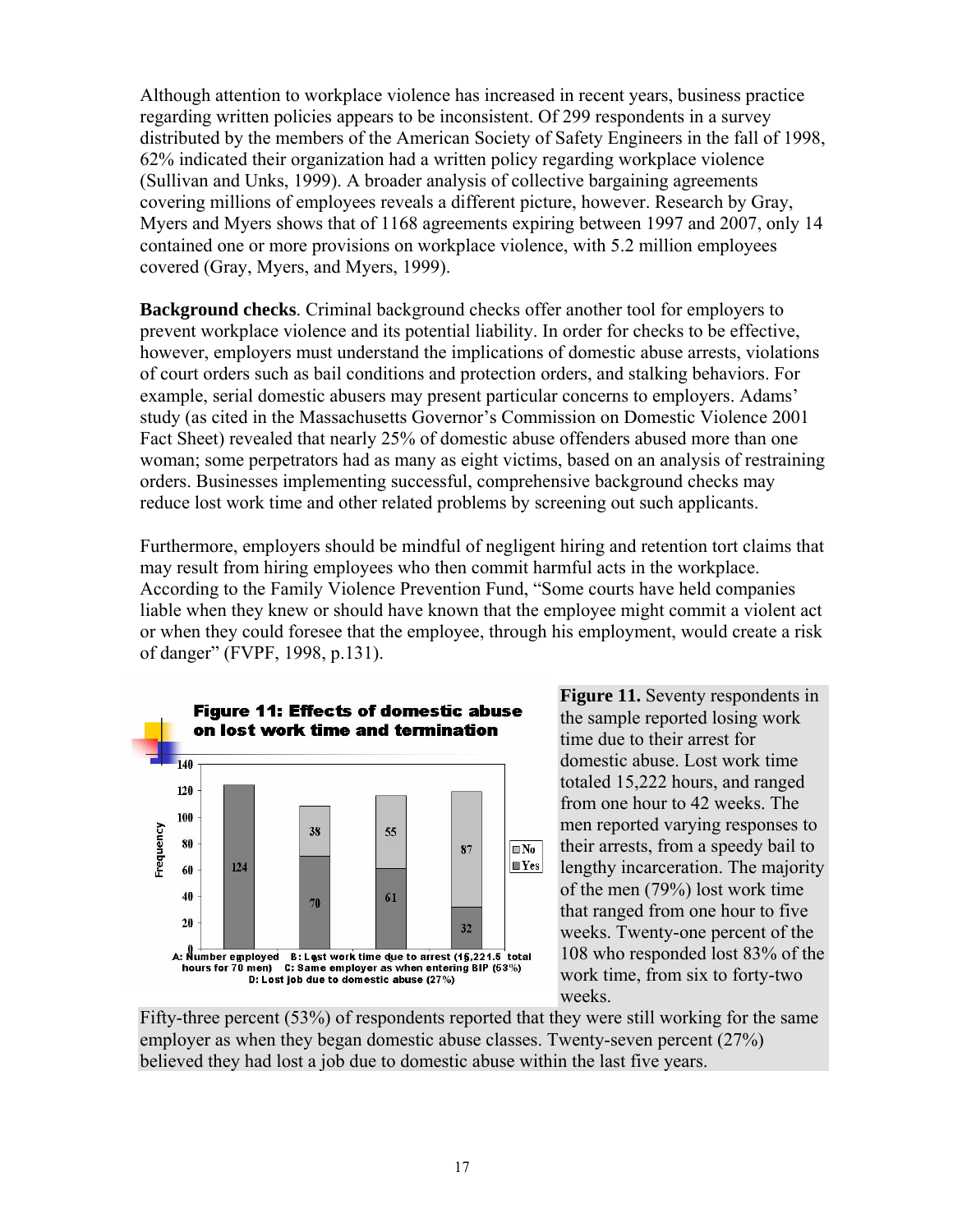**Costs of absenteeism and turnover**. Employees reporting to work do not leave their problems at the door. A number of research studies indicate a connection between lost work time and employee problems such as chronic pain (Stewart, Ricci, Chee, Morganstein, Lipton, 2003), disability (Work Loss Data Institute, 2002), and legal issues (Kahn, 2003).

Domestic abuse is no exception, and the cost to business is significant. Maine employers of the men in this sample forfeited approximately \$200,000 in lost work time due to their domestic abuse arrests, and this figure only accounts for the time itself. Not calculated are the potential costs of lost business due to the employee's absence, costs of hiring temporary workers to replace him, and intangible costs incurred when other employees are affected.

When domestic abuse offenders are fired, their employers face significant turnover costs as well. In a recent article, The Center for Community Economic Development, University of Wisconsin Extension, identified four major categories of employer costs related to separation. These include dollars spent on administration functions, vacancy costs such as overtime for remaining employees, replacement spending for advertising and interviewing, and new employee training costs (Pinkovitz, Moskal, and Green, 2001).

To minimize these effects, employers must determine effective practices for safely and accountably responding to domestic abuse offenders in the workplace, with an emphasis on prevention strategies and referrals to community resources.

#### **Impact on Employed Partner's Workplace**

**Figure 12.** One hundred men in this sample reported their intimate partners were employed during the same period the offender was employed. Over two-thirds of those men (69%) reported having a nocontact order in place prohibiting them from contacting the partner at her workplace. (No contact orders may have included protection from abuse or restraining orders, bail



conditions, or probation conditions.) Twenty-one percent of the offenders in this study violated that order by contacting her at her workplace.

Four percent (4%) of offenders also reported that the intimate partner's employer had imposed a protection from harassment order on them, prohibiting the offender from coming onto the employer's property. Thirteen percent (13%) reported preventing her from working, or causing difficulty at the workplace by showing up, calling frequently, or upsetting her during working hours (25%).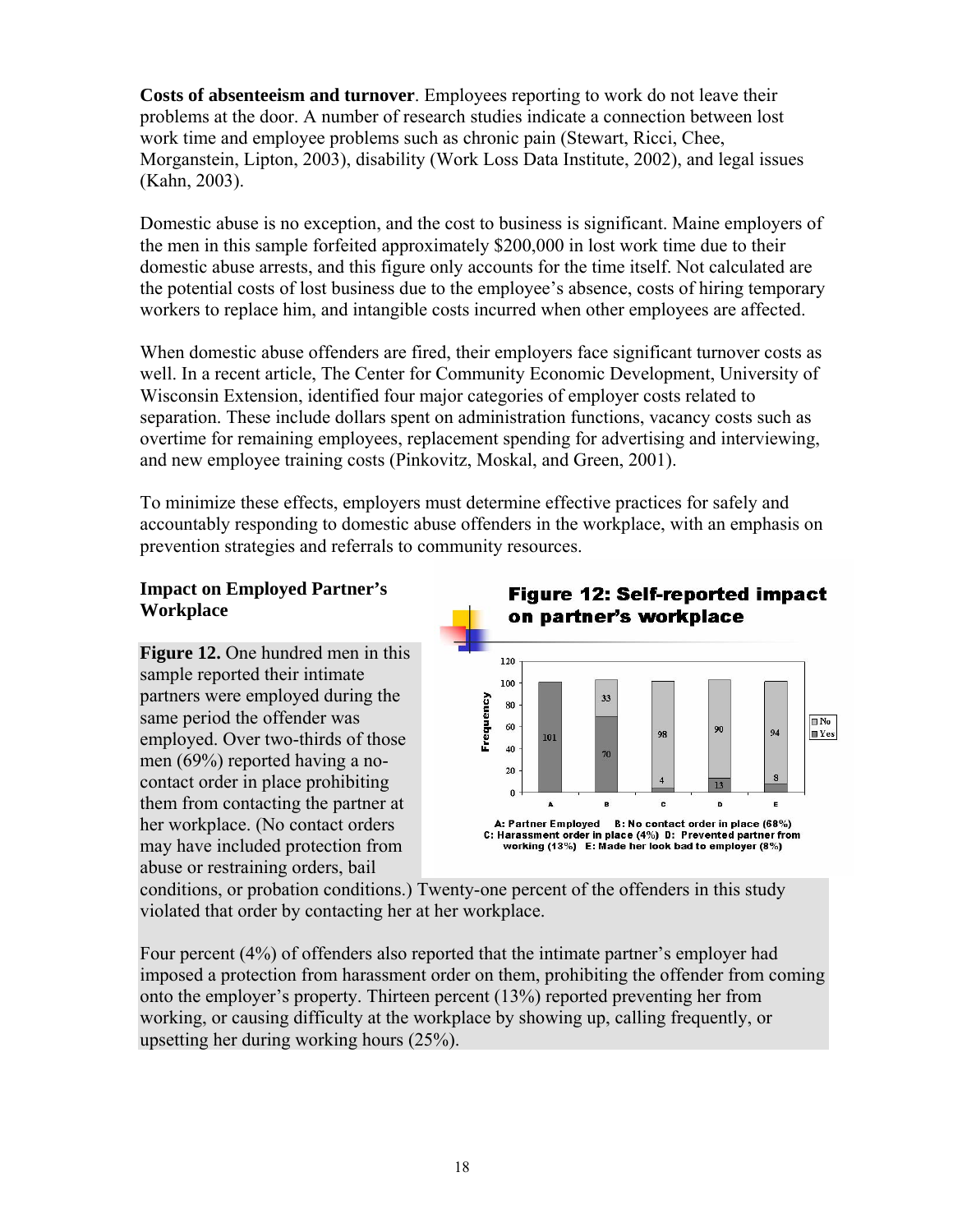

**Figure 13.** The men also reported using a variety of tactics to undermine her employment by making her look bad to her co-workers and supervisor (8%), or preventing her from working (13%). Thirteen percent (13%) of offenders reported that their behavior resulted in disciplinary action against her; two percent (2%) reported creating problems that resulted in the termination of her employment. Threequarters said they had easy access to their partner's workplace.

The men's narratives regarding tactics against their partner at work included the following:

- Assaulted her in workplace parking lot
- Prevented her from working by taking keys
- Made a scene at her workplace and confronted her in parking lot
- Made her late for work by arguing
- Purposely got her fired
- Prevented her from going to work
- Created difficulty so she was threatened with losing her job if she did not take care of the problem
- They were co-workers, and he was in a supervisory position over her

**Consequences for employed victims and survivors**. These admissions are consistent with available research on how domestic violence affects victims and survivors at work. Anecdotal evidence from domestic violence advocates in Maine indicates that victims of domestic abuse sometimes report severe job consequences from their abuser's harassment at work. In one recent Maine case, an employee's supervisor placed her in grave danger by not only allowing the abuser to remain on the employer's premises, but also insisting that they move their "argument" to a private room on-site. She was subsequently assaulted and had to receive medical treatment for injuries sustained in the attack, including a broken nose. Furthermore, this employee was terminated when she returned to work.

One Maine survivor was willing to share her personal story for the purposes of this report.

*Without a doubt my husband's abuse had a profound impact on my working life. My ex-husband harassed me constantly at work, calling sometimes upwards of once an hour. I could not simply ignore the calls, even though my phone has caller ID, because I feared the repercussions of not answering the phone or, if I had been on another line or away from my desk, of not returning the call immediately. He would usually wait only 5, sometimes 10 minutes before calling again, and the second message would be less pleasant; then he'd wait even less time and leave an increasingly hostile message, and so on, so I felt compelled to answer or call back*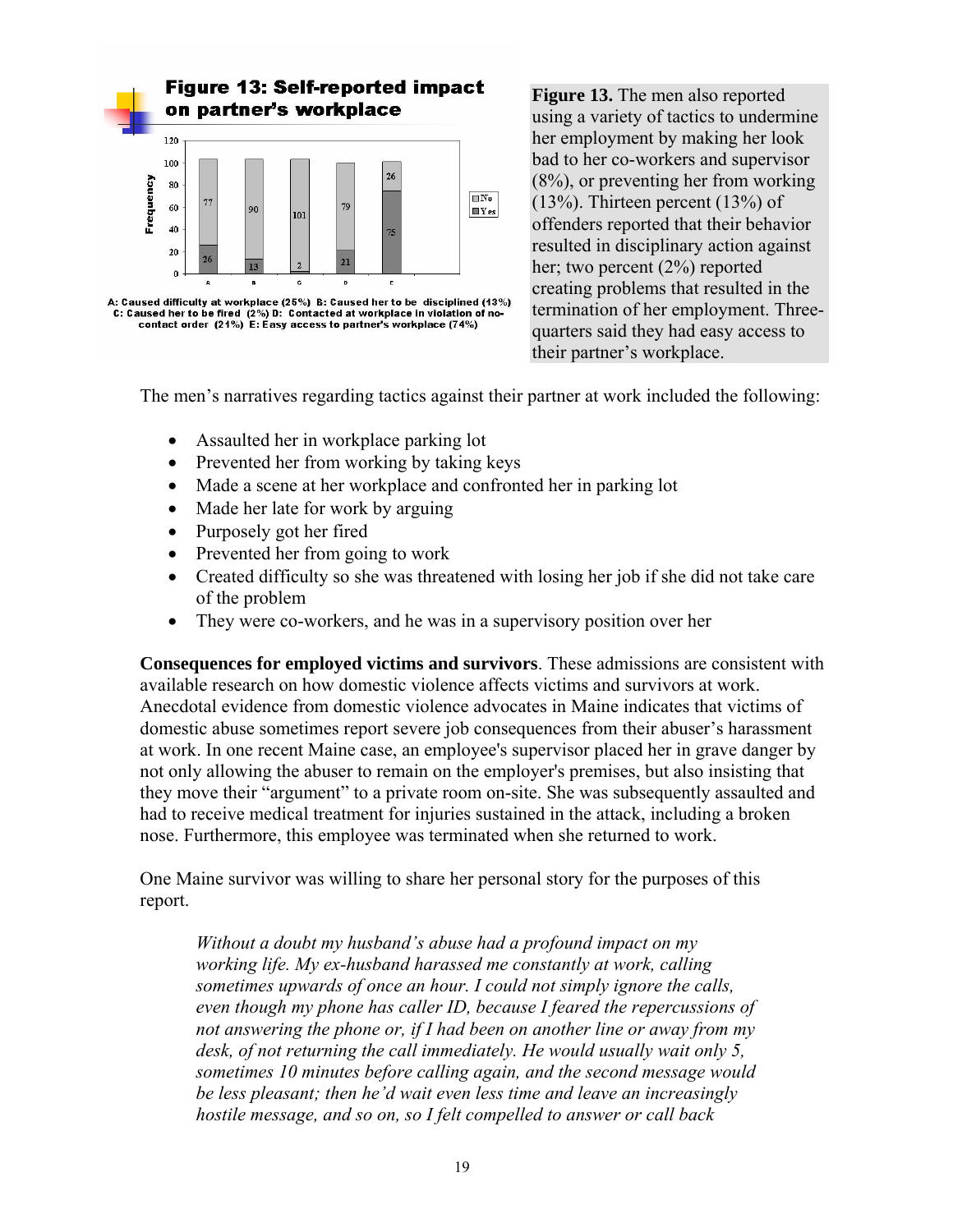*immediately to avoid the escalation. He would often keep me on the phone for extended periods of time by threatening me if I hung up the phone; usually these were arguments and because I could not get him off the line or simply sit in silence (again, because of threats if I did not respond to his statements), I was forced to argue in a cubicle environment. This was extremely humiliating, because I knew my neighbors could hear what was happening and it made the situation even more stressful. I also feared getting into trouble for spending too much time on the phone with personal calls, but because I feared his retribution more, I was forced to choose the lesser of two evils, while continuing to worry about my job security.* 

*My ex also made it hard to get to work on time. He would frequently pressure me for sex in the morning while I was trying to get ready, and he'd frame it in terms of which was more important to me: my career or my marriage. If I said no because I had to get to work he would get extremely angry and a fight would ensue (and usually would resume when I got home, after the work day had ended), so that if I ended up getting to work on time I was in a distressed state. If I said yes to avoid the punishments, I was late to work and, again, worried about my job security. Sometimes he would simply start arguments in the morning and again would become enraged if I left it unfinished to get to work; and then, of course, he would call the office incessantly and force me to continue arguing over the phone.*

*I could very rarely come in to work early or stay late to get things done, even when I was extremely busy, because he would become suspicious. There would be the normal accusation that my career was more important to me than my marriage, but very quickly he'd start interrogating me about why I had to put in extra time, and suggesting that work was a cover for cheating. Again, this was a strong disincentive for putting in any extra time, even when I really needed or wanted to.* 

*Finally, he threatened several times during arguments over the phone that he would come and cause a scene at work if I did not acquiesce to his demands. This was a certain way to guarantee that I would give in, no matter what, because to protect my job and what dignity I felt I had left here, I was not willing to risk his coming in and disrupting my workplace—something I knew he was capable of, and which I also knew would be frowned upon by management AND gossiped about widely across the whole company. Finally, one week prior to the finalization of the divorce, when he had made some very convincing threats against me, I had to involve my team leader and HR. Their responses were very supportive and helpful, but it was painfully humiliating, and despite assurances that it would not reflect upon me as an employee, I felt sure that it very well might—and to this day I wonder if it did, or still does.*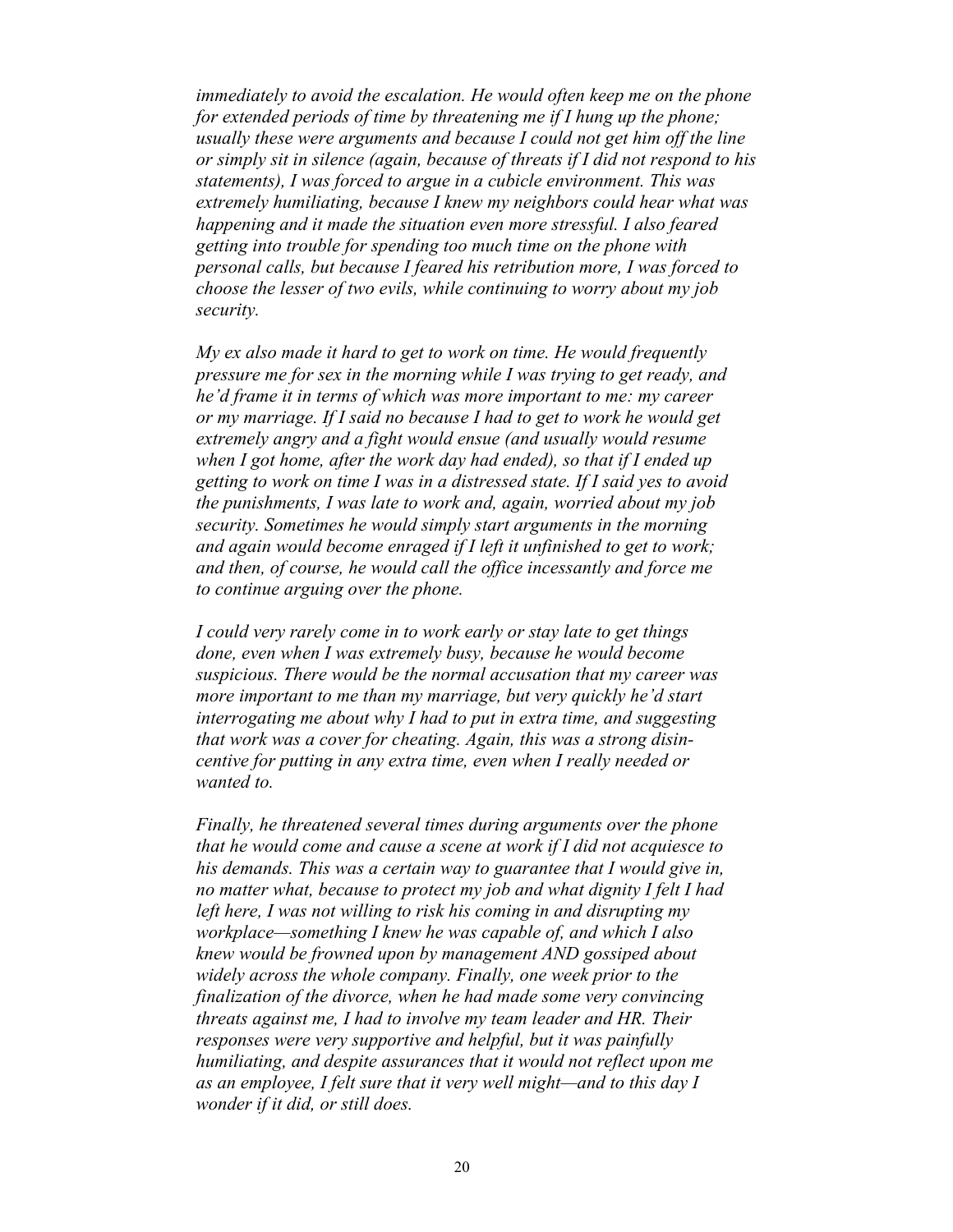*With regard to how to handle abusers in the workplace, I think there should be a policy on this behavior just as most companies have policies about illegal drug use, or alcohol use/abuse. If a person can be disciplined or dismissed for smoking a joint, there should be at least as serious a response to evidence that an employee is threatening, stalking, or battering a partner. Certainly the use of company resources to commit abuse/stalking/harassment, the violation of a restraining order, or an arrest should be sufficient for discipline.* 

This woman's story is consistent with findings from the offenders, especially regarding repeated phone calls. The men were asked "At times that you were not able to reach your partner by phone or e-mail, what was your response?" Forty-three percent (43%) reported being frustrated and 25% reported anger. Over half, (54%), said they tried to call her back within the next few minutes, and 24% said they made repeated phone calls to reach her. Eight percent (8%) reported leaving work to go check up on her if they were unable to reach her.

Quantitative data gathered over the past sixteen years supports many survivors' workplace stories. Reports from 7000 abused women who completed the The Body Shop street survey showed that 40% arrived late to work, 34% missed work, and 37% said domestic violence impacted their job performance (1997). Research published in *Violence and Victims* showed 85% of employed abused women reported missing work, with 52% reporting being fired as a result of the abuse (Riger, Ahrens, and Blickenstaff, 2000).

As part of its Workplace Violence Surveillance Initiative, the Maine Department of Labor is proceeding with plans to study the impact of domestic abuse on employed abused women in 2004.



**Figure 14.** Domestic abuse offenders reported they believe that employers have a role to play in responding to domestic abuse. About two-thirds (65%) thought that discussing family violence and related policies at new hire orientation would have created positive changes in their behavior. Sixty-nine percent (69%) agreed that posters and brochures with the messages "domestic abuse is against the law" and "help is available" would also have created positive changes. Eightyseven percent (87%) thought having a supervisor who was willing to discuss the employee's problem in a sensitive way, as

well as refer to community resources, was useful. Almost three-quarters (73%) believed it would create positive changes if employers required a convicted DV offender to enroll in a domestic abuse class to maintain his employment. In general, 55% believed that workplace discipline is an effective way to get workers to change their personal behavior.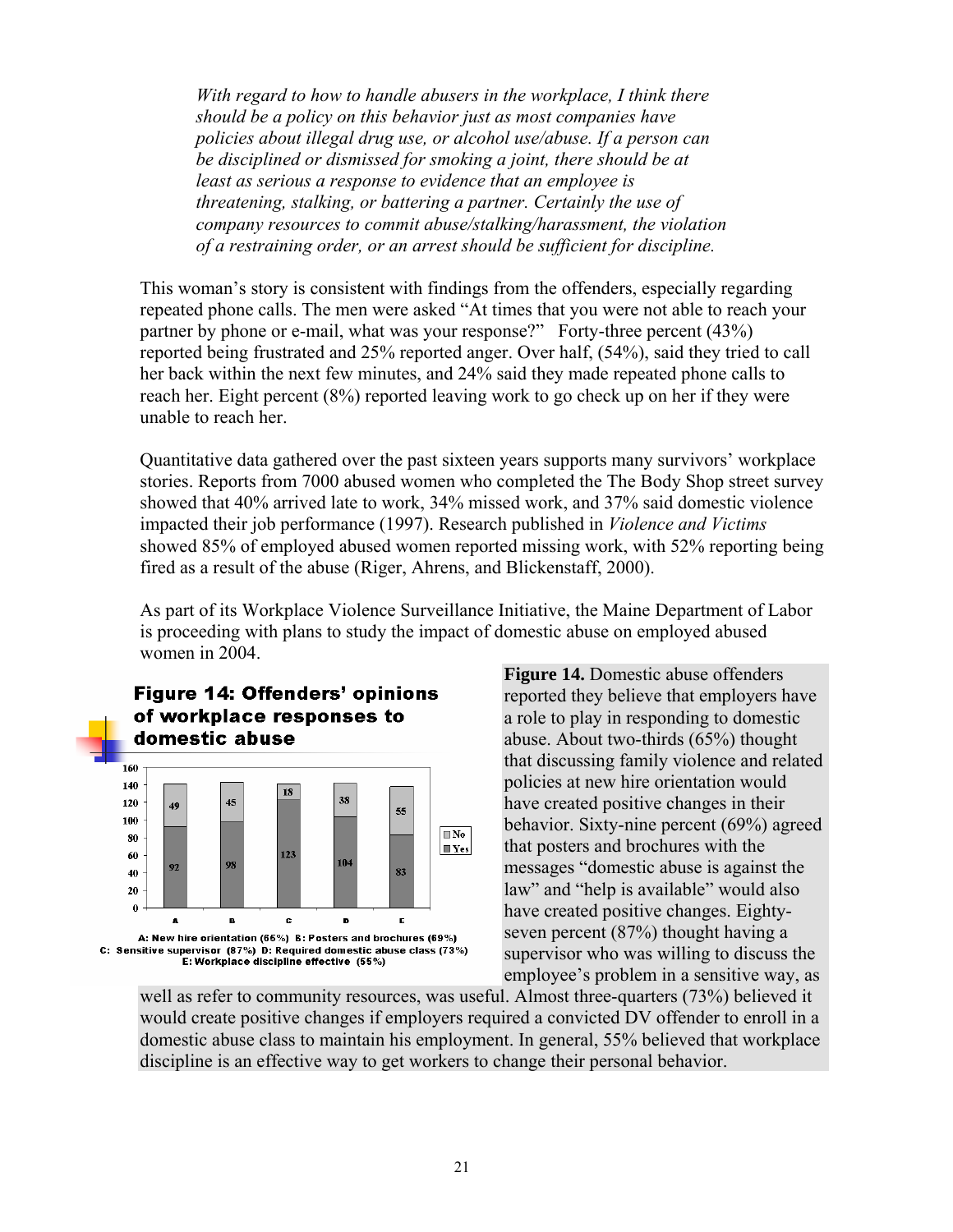Significant social change requires the efforts of many of society's institutions ― government, education, faith, criminal justice, medical, and business communities, to name a few. In the last fifty years, for example, societal response to alcohol abuse has grown from industrialized alcoholism programs through employers (the precursor to today's EAPs) to grassroots movements such as Mothers Against Drunk Drivers. Faith community outreach, designated drivers, and dedicated drug courts have also played a role. In the same way, employers can have a significant impact as responders through policy development, training, and referral to community resources.

#### **Study Strengths.**

The survey was designed to gather both quantitative and qualitative data. The one-on-one interview format allowed for participation by everyone who wished to volunteer, including men who had limited written English proficiency. The survey took approximately thirty minutes to complete, allowing the participant to establish a comfort level with the interviewer. The questionnaire was detailed relative to previous studies and was more helpful in that it broke down specific effects in the workplace. Even with that detail and the fact that it was administered in an interview format, the response of 152 is higher than in other surveys. If we can assume that the sample is representative of the 350 combined program participants, then the sample would yield a maximum response error of approximately plus or minus 6% which, while high, is respectable for what was intended as a pilot study, with a total of 152 participants. The majority of data was gathered from the 124 offenders who were employed (as opposed to unemployed or selfemployed).

Offenders in this study were assured of anonymity through the informed consent process, which may have contributed to the men's willingness to provide frank and honest responses. Volunteer interviewers received a 90-minute training on the use of the survey tool prior to beginning their interviews.

The survey, protocols, and volunteer training were prepared by a qualified panel including MDOL researchers, Batterer Intervention Project (BIP) Program Directors, a domestic violence workplace education specialist, and the director of the domestic violence coordinated community response project for Cumberland County. Support was solicited and provided from Emily Rothman (EADV study, Massachusetts), and Leslie Starsoneck (North Carolina survey of batterer intervention program participants). The Maine Department of Corrections also provided assistance.

#### **Study Limitations.**

The data collected was based on interviews with participants from four BIP programs in two Maine counties (Cumberland and Kennebec) and, therefore, is not representative of the participants in other BIP programs statewide, nor is it representative of all domestic violence offenders. Biases may be introduced by self-selection of the BIP participants, and the validity of the data is dependent on the frankness of the interviewees. The possibility for both under-reporting and exaggeration of behavior exists.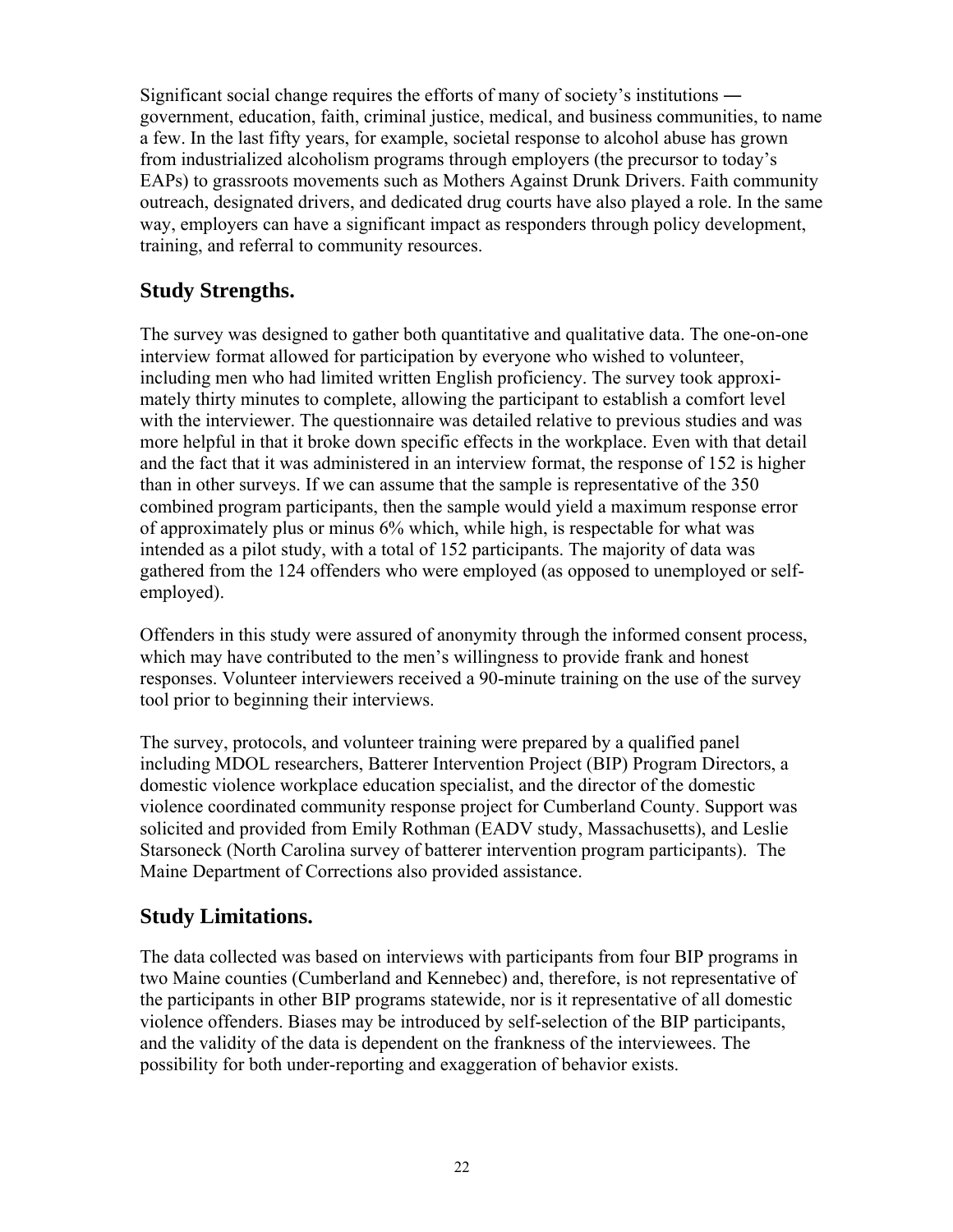The two counties' BIP programs operate using different educational models. The Kennebec County offenders are encouraged to discuss their own case histories as a tool for personal change, as well as explore social, political, and economic factors that lead to violence against women. The model practiced in Cumberland County discourages discussions of individual cases and focuses solely on social, political, and economic factors that lead to violence against women. It is unclear what, if any, effects these educational programs had on participants' reporting. There was a statistically significant variation present between the two models on three questions — did you ever contact her to pressure her, contact using a personal cell phone, or stop by the house while on the clock — with the Kennebec County participants reporting fewer positive responses than expected at a 95% confidence rate. On the question of contact to threaten, Kennebec County reported fewer positive responses than expected at a 90% confidence rate. This is a small but intriguing variation that would be interesting to explore in further studies.

Another limitation was the survey itself. It was lengthy, and flaws were discovered after the onset of the interviews. Questions and sections of the survey were sometimes repetitive or wordy. Because of reliance on trained volunteer interviewers, there was potential for inconsistency in the interview process.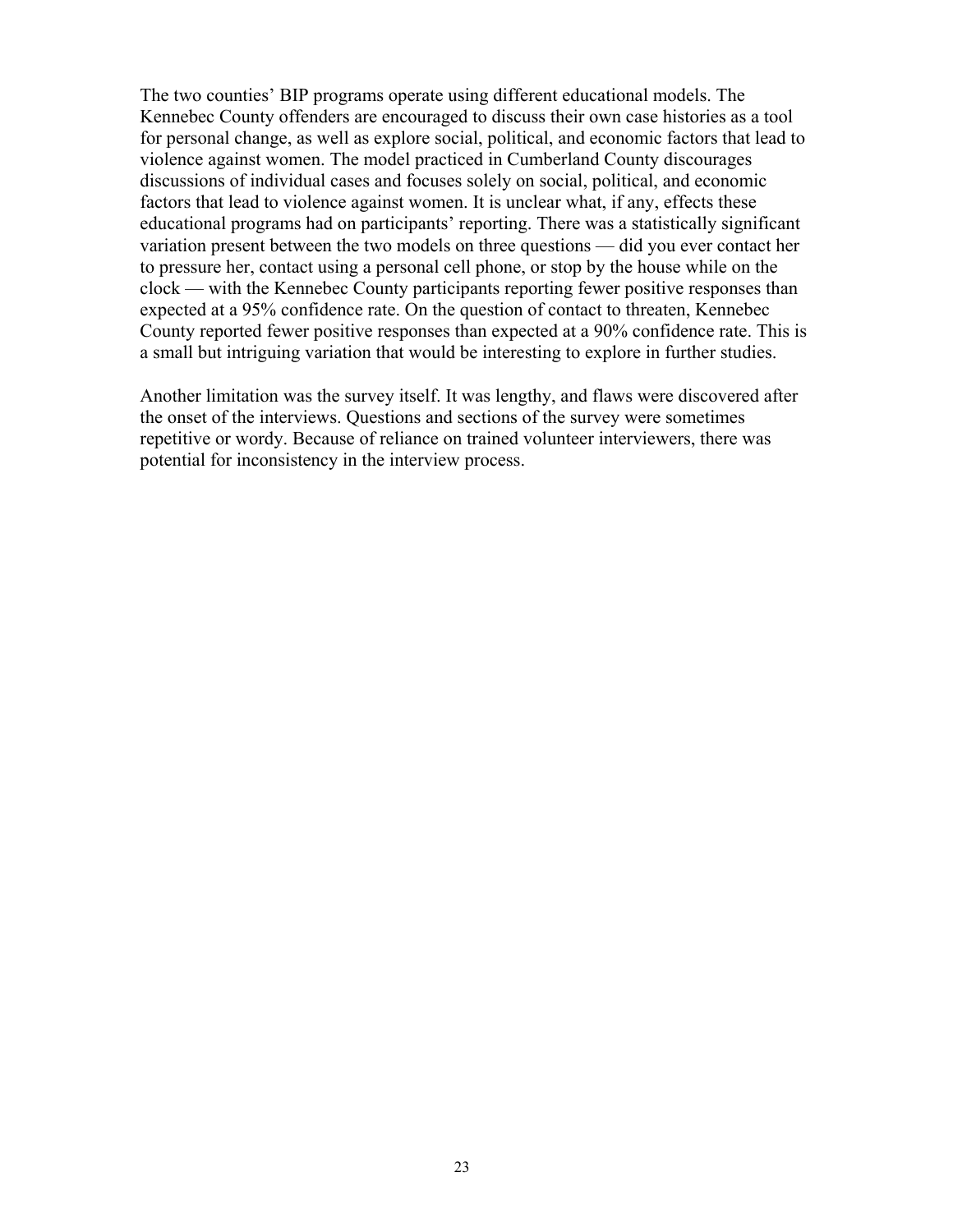#### **Recommendations.**

There is an existing body of knowledge regarding workplace violence in general, domestic violence in the workplace, and strategies for addressing both issues. Less is known about the efficacy of such strategies. In 2002, the U.S. Center for Disease Control and National Institute for Occupational Safety and Health (NIOSH) awarded five grants to fund research for the prevention of workplace violence, four of which will measure effectiveness of workplace interventions (NIOSH update, 2003). The completion of these studies will provide a more detailed picture of effective prevention and intervention strategies.

Because research on domestic abuse offenders and the workplace is still in its infancy, even less is known about effective responses. What is clear, however, is that the developing framework that guides strategies for abusers must include expertise from the domestic violence advocacy community, with particular attention paid to the potential for unintended consequences that could further harm victims and survivors.

Random dismissal of domestic violence offenders is an example. Several studies have indicated that unemployed male abusers pose a particular risk to the women they partner with. Campbell et al found that unemployment of the batterer was the greatest homicide risk factor for abused women in a study involving 500 victims of femicide or attempted femicide (2003). A recent publication from the National Institute of Justice Special Report on batterer intervention programs showed that "…offenders' employment… demonstrated a strong tendency to relate to victims' reports of severe physical violence. Women involved with, but not married to, younger jobless men were more likely to report incidents of severe physical violence" (U.S. Department of Justice, 2003, p.10).

In addition, an alternative sanctions project evaluation in Polk County, Iowa found that a domestic violence offender's jobless status when he entered a BIP was a key risk factor for both domestic violence and non-domestic re-arrest (Polk County BEP Project Executive Summary, N.D.).

Considering these findings and the implications for women's safety, special care must be taken to create community and employment strategies that balance the needs and safety of the workplace with the needs and safety of victims and survivors of domestic violence. Employers, unions, advocates, researchers, and the criminal justice system must work closely together on both a national and local level to determine best practices and disseminate them widely to employers.

Finally, it should be noted that responses to domestic violence offenders have historically been problematic, especially regarding expectations of changed behavior. Rigorous evaluations of batterer intervention programs, the preferred course of criminal justice action in recent years, have found they produce little or no reduction in battering (U.S. Department of Justice, 2003), although research continues. In response, public policy leans heavily toward providing services and support for the victims and survivors of domestic violence, with continued community efforts regarding accountability for their offenders.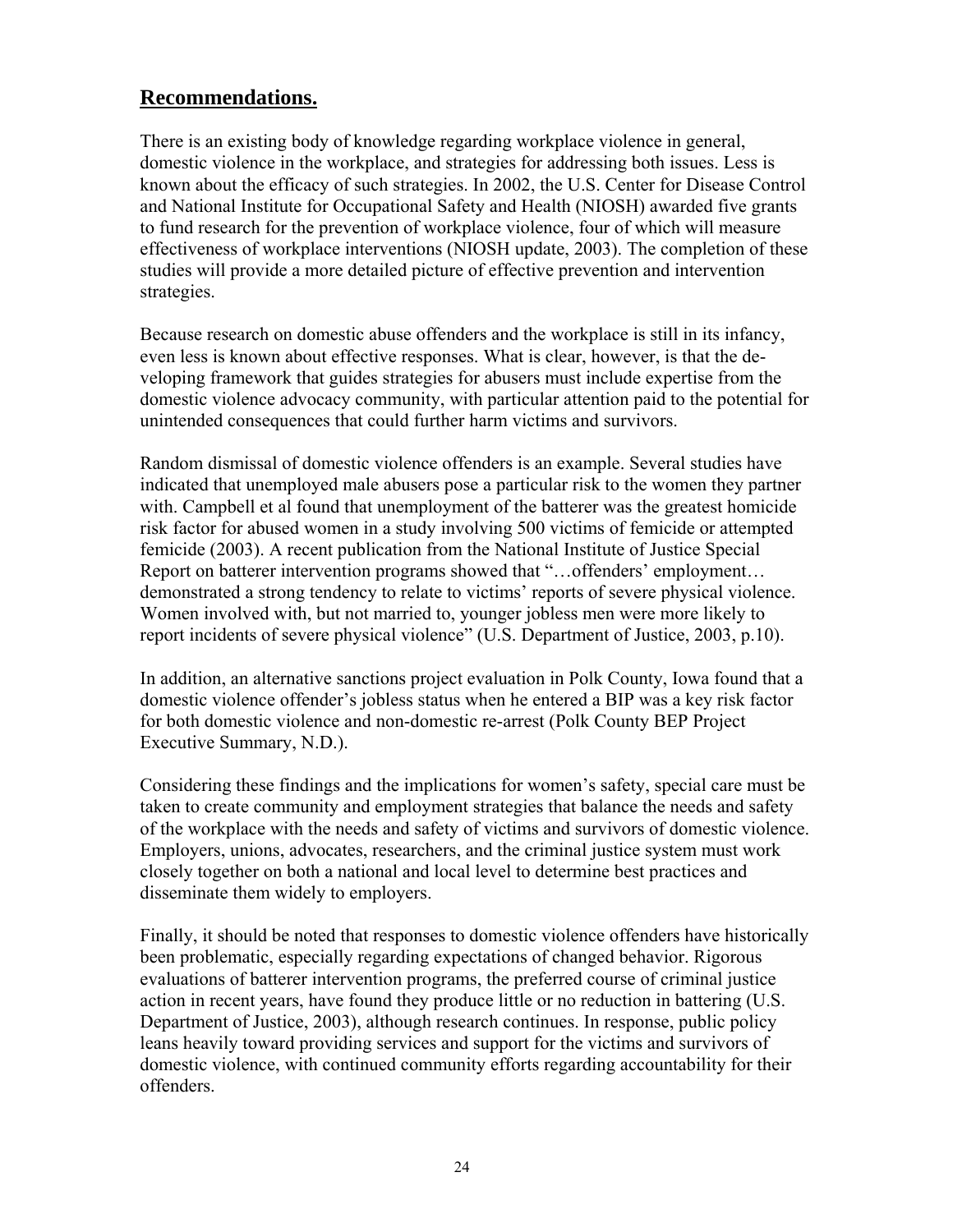In the end, employers could find that the greatest impact on workplace safety may emerge from vigilant attention to support for those who are abused. Creating a culture that provides a non-judgmental approach, comprehensive policies, training, and safety planning may empower those who are hurt at home to seek help at a most logical place ― the workplace.

#### **To accomplish this, the Maine Department of Labor and Family Crisis Services recommend the following:**

► Implement a comprehensive workplace violence program that addresses the four types of potential workplace violence including criminal intent, customer/client, worker-onworker, and personal relationship. For more information on resources, contact your state Department of Labor or visit the Occupational Safety and Health Administration Web site at [www.osha.gov](http://www.osha.gov/). (See Appendix A for Best Practices).

► As part of the overall workplace violence program, develop a comprehensive domestic violence policy and response within your business/organization. **Your domestic violence policy should emphasize safety, flexibility, and options for those who are abused, and procedures to hold abusers accountable including progressive discipline up to and including termination.** For quality control and safety purposes, be sure your response plan is guided by experts from your statewide domestic violence coalition or local domestic violence project.

#### **Strategies regarding pre-employment practices:**

- *Institute pre-employment procedures such as background checks to determine applicants' criminal history.*
- *Contact your local domestic violence project for help in assessing domestic violence criminal history (convictions, violation of protection orders, and violation of court orders such as bail conditions, etc.)*

#### **Strategies regarding domestic abuse offenders and workplace occupational safety and health:**

- *Train all supervisors and managers to recognize signs that an employee may be perpetrating domestic abuse.*
- *Train safety managers and loss prevention specialists on domestic violence, domestic abuse offenders, and the implications for occupational safety and health.*
- *Expand scope of accident investigations to include questions about concentration difficulties; use accidents and near misses as opportunities for referrals to local resources.*
- *Add domestic violence information to existing safety curricula such as new employee safety orientations, electronic training tools, safety checklists, and safety audit procedures.*
- *Incorporate domestic violence training into existing safety meetings.*
- *Investigate free domestic violence safety trainings offered through your state Department of Labor, professional safety or loss prevention associations, nonprofit safety organizations, or workers' compensation insurers.*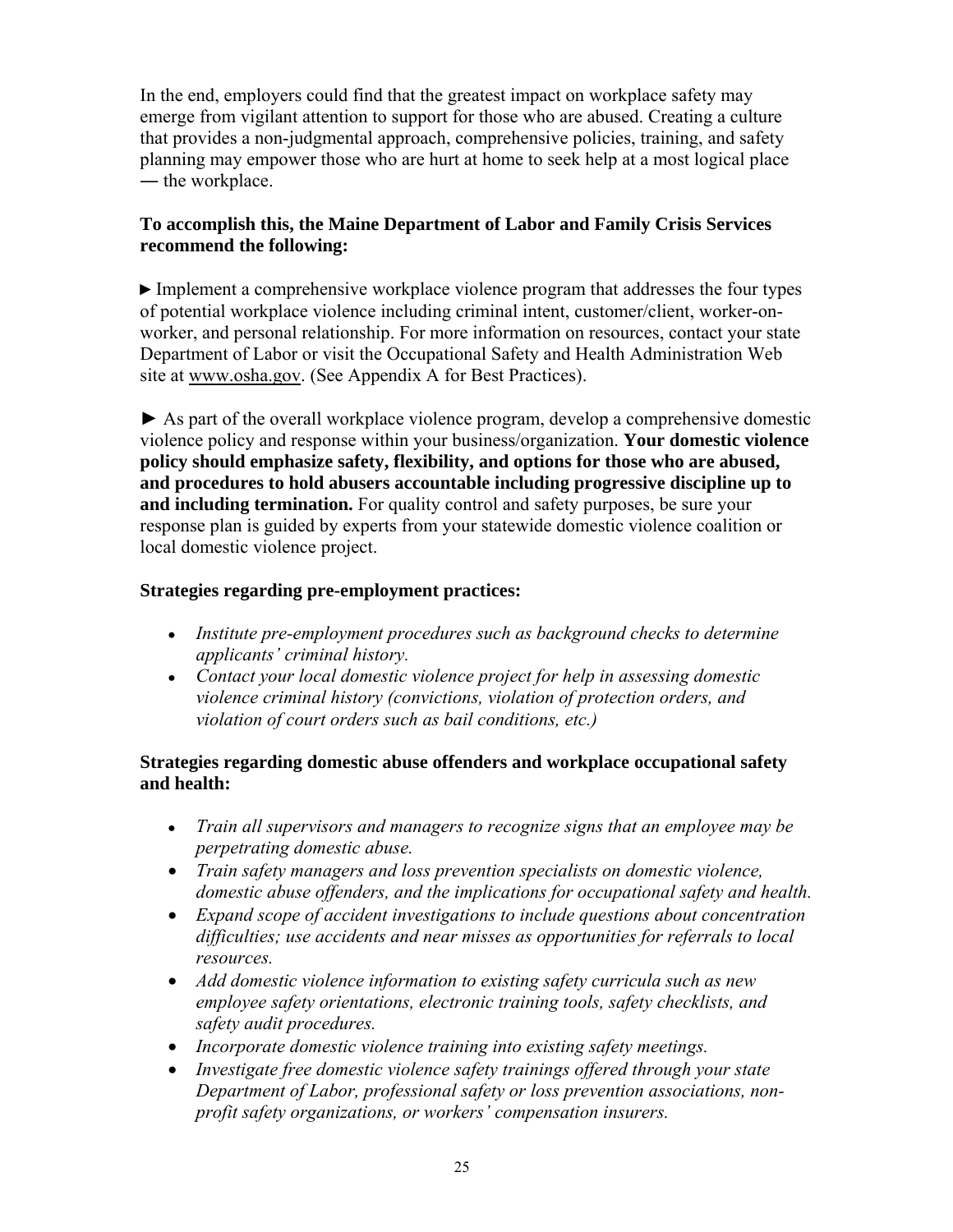- *Encourage unions to implement safety procedures specific to domestic violence and occupational safety and health.*
- *In company policies, include the prohibition of weapons on company property.*
- *Develop protocols for the domestic violence arrests of employees who carry weapons as part of their job function.*
- *Encourage all employees to recognize when personal conditions may prevent concentration, particularly for dangerous jobs.*

#### **Strategies for addressing the inappropriate use of company resources**

- *Create and maintain a respectful workplace culture.*
- *Maintain clear policies and communications regarding discipline for inappropriate use of workplace resources, and encourage reporting of such behavior.*
- *Maintain policies regarding the monitoring of e-mail, telephone, and vehicle usage.*
- *Enforce policies consistently with all employees, including disciplinary actions for inappropriate behavior.*
- *Work with law enforcement in active domestic abuse investigations and retain employee-generated communications that may be used to prosecute domestic abuse offenses.*
- *When implementing progressive discipline, consider re-assignment of job duties that removes the abuser's access to resources such as company vehicles, e-mail, or cell phones.*

#### **Strategies to address employees arrested for domestic abuse**

- *Do not bail the offender out of jail, directly or indirectly (by providing resources).*
- Maintain a respectful approach to the offender and the victim when she/he is *referenced in discussion.*
- *Refer employee to community resources, especially a batterer intervention project that is monitored by the local domestic violence project.*
- *Remind employee that domestic abuse is against the law.*
- *Enforce existing disciplinary procedures.*
- *Respond to victim-blaming that may occur between co-workers as a result of arrest.*
- *Communicate performance expectations including those regarding lost work time.*
- *Be alert to inappropriate use of workplace resources.*
- *Consider mandating a batterer intervention program as a condition of continued employment, and if so, work closely with BIP to ensure offender meets accountability standards.*
- *Create and utilize safety protocols for disciplinary and dismissal procedures for offenders (contact Jean Haertl, Executive Director, Employers Against Domestic Violence. [eadv@comcast.net](mailto:eadv@comcast.net)*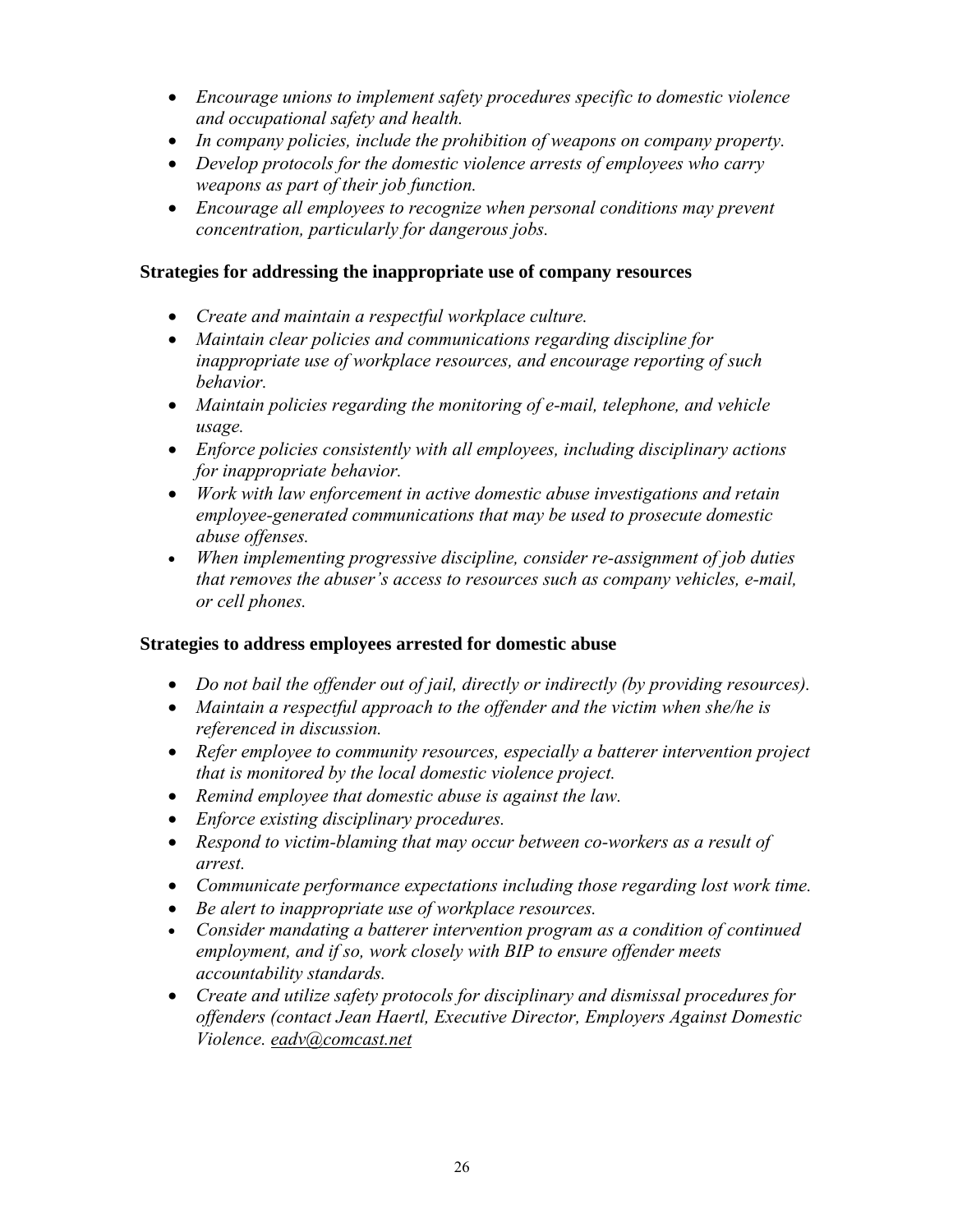#### **Five supervisor messages to domestic violence offenders**

- *Domestic violence is against the law.*
- *It affects what you do at work, your co-workers, and how our business is viewed by others.*
- *As an employee, you represent our company. This affects our bottom line─ and it affects you too.*
- *There are community resources available.*
- *There's no excuse for domestic abuse.*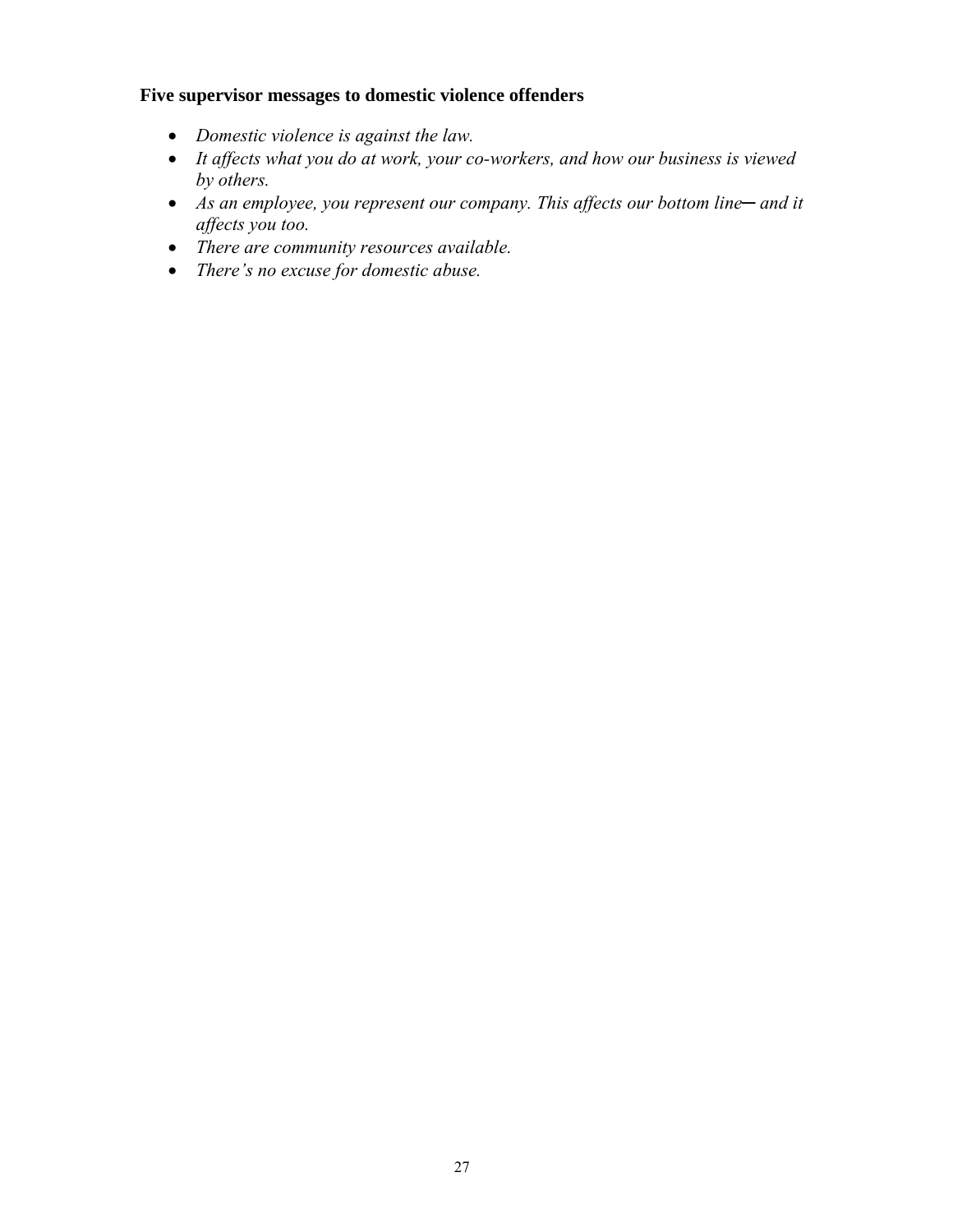#### **Resources.**

#### **Maine Resources:**

Maine Coalition to End Domestic Violence — (207) 941-1194; email: [info@mcedv.org;](mailto:info@mcedv.org) website: [www.mcedv.org](http://www.mcedv.org/)

Maine Employers Against Domestic Violence — (207) 941-1194; email: [info@mcedv.org](mailto:info@mcedv.org); website: www.mcedv.org

#### **National Resources:**

Family Violence Prevention Fund National Workplace Resource Center on Domestic Violence (California) — (415) 252-8900; email: [info@endabuse.org](mailto:info@endabuse.org); website:www.endabuse.org

Corporate Alliance to End Partner Violence (Colorado) — (309) 664-0667; email: [caepv@caepv.org](mailto:caepv@caepv.org); website: www.caepv.org

Employers Against Domestic Violence (Massachusetts) — (508) 877-4560; email: [eadv@comcast.net.](mailto:eadv@comcast.net)

American Bar Association Commission on Domestic Violence — (202) 662 – 1000; email: [abasvcctr@abanet.org;](mailto:abasvcctr@abanet.org) website: www.abanet.org/domviol/

To locate your statewide domestic violence coalition or the domestic violence project nearest you, call 1-800-END-ABUSE.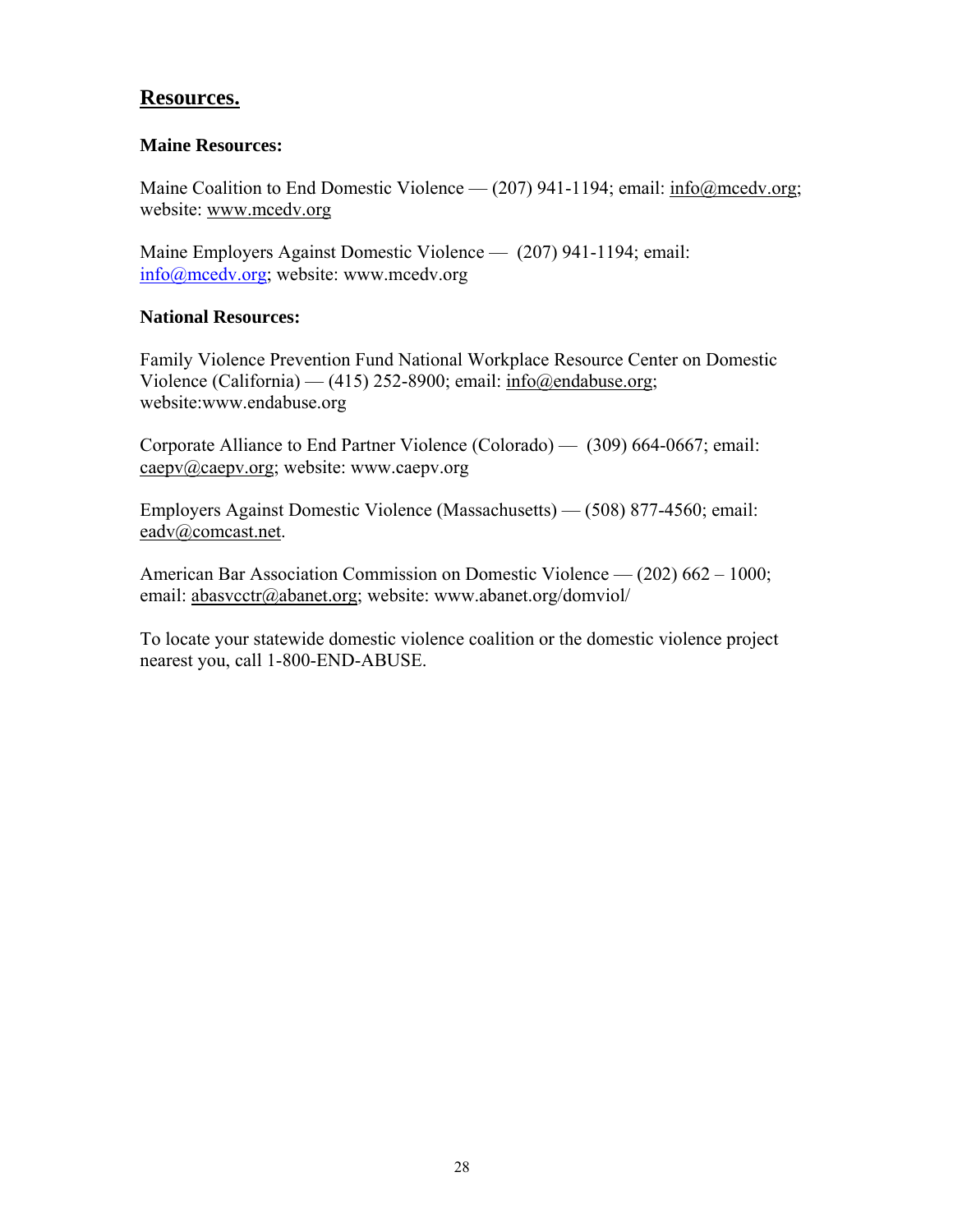#### **Acknowledgements**

This pilot study was conducted jointly by the Maine Department of Labor, Research and Statistics Unit and Family Crisis Services, the Maine domestic violence project serving Cumberland and Sagadahoc counties.

Many individuals contributed valuable input to this process, including John Rioux and Kim C. Lim, Ph.D., M.P.H., (MDOL), Ellen Ridley (Family Crisis Services), Mary Campbell (Opportunity for Change), Shawn Lagrega (A Different Choice), Bonnie Hardwick (Menswork), and Faye Luppi, J.D. (Violence Intervention Partnership), all members of the planning committee. A number of people who attended presentations on the results of the study provided feedback and recommendations for employers. Deborah Morneau, Director of Security for UnumProvident, was especially helpful as a resource on current workplace security practices. Faye Luppi, Doreen Merrill, and Kate Faragher provided valuable assistance with editing and format of the paper.

Most importantly, over forty volunteers agreed to interview domestic violence offenders in order to complete the surveys. In addition to time spent interviewing offenders, the study volunteers participated in an interview training process to ensure uniformity, safety, confidentiality and informed consent. Without the following volunteers, this study would not have been possible:

Rebecca Plummer, *Shaw's Supermarkets* Elaine Swift, *Maine DOL Career Center* Alan Robitaille, *Maine Attorney General's Office*  Donna Mann, *Menswork*  Sara Stetson, *Menswork* Bob Fowler, *Menswork*  Virginia Jewell-Brooks, *Menswork*  Theresa Chiofi, *Menswork* Bonnie Hardwick, *Menswork*  Sara Stetson, *Menswork*  Tom Godfrey, *Maine Primary Care Association*  Pam Waite, *Maine Attorney General's Office*  Laura Fortman, *Maine Commissioner of Labor, formerly Maine Women's Lobby* Lois Galgay Reckitt, *Family Crisis Services*  John Rioux, *Maine Department of Labor* Kim Lim, *Maine Department of Labor*  Polly Campbell, *Maine Attorney General's Office*  Bruce Gove, *Sales Consultant* Tanya Despins, *City of Portland*  Steve Neal, *City of Portland* Shawn Lagrega, *Maine Pretrial Services* Elizabeth Simoni, *Maine Pretrial Services* 

Jerry Grondin, *Abuser Education Program* Kiersten Littlefield, *Opportunity for Change* Dan Gaiser, *Opportunity for Change* Judith Southworth, *Opportunity for Change*  Ann Brushwein, *Opportunity for Change* Mary Campbell, *Opportunity for Change*  Brian Campbell, *Pratt Abbott*  Eric Campbell, *Spurwink School* Michael Campbell, *Pratt Abbott* Lori Campbell, John Buckley, *Coffee News*  Dennis Worrall, *Accountant*, *Unemployed Professionals Group* Lee Squibb, *Business Professional*  Kristy Burgess, *InterMed* Cinndi Davidson, *D.O., Physician, Unemployed Professionals Group* Sue Heaney, *Human Resource Manager, Unemployed Professionals Group*  Melissa Lee, *InterMed* Sue Goode, *Talent Tree* Karen Farmer, *Shaw's Supermarkets* John Balentine, *Suburban News* Faye Luppi, *Violence Intervention Partnership* Terri Moore, *Shaw's Supermarkets* Kim McPherson, *Family Crisis volunteer*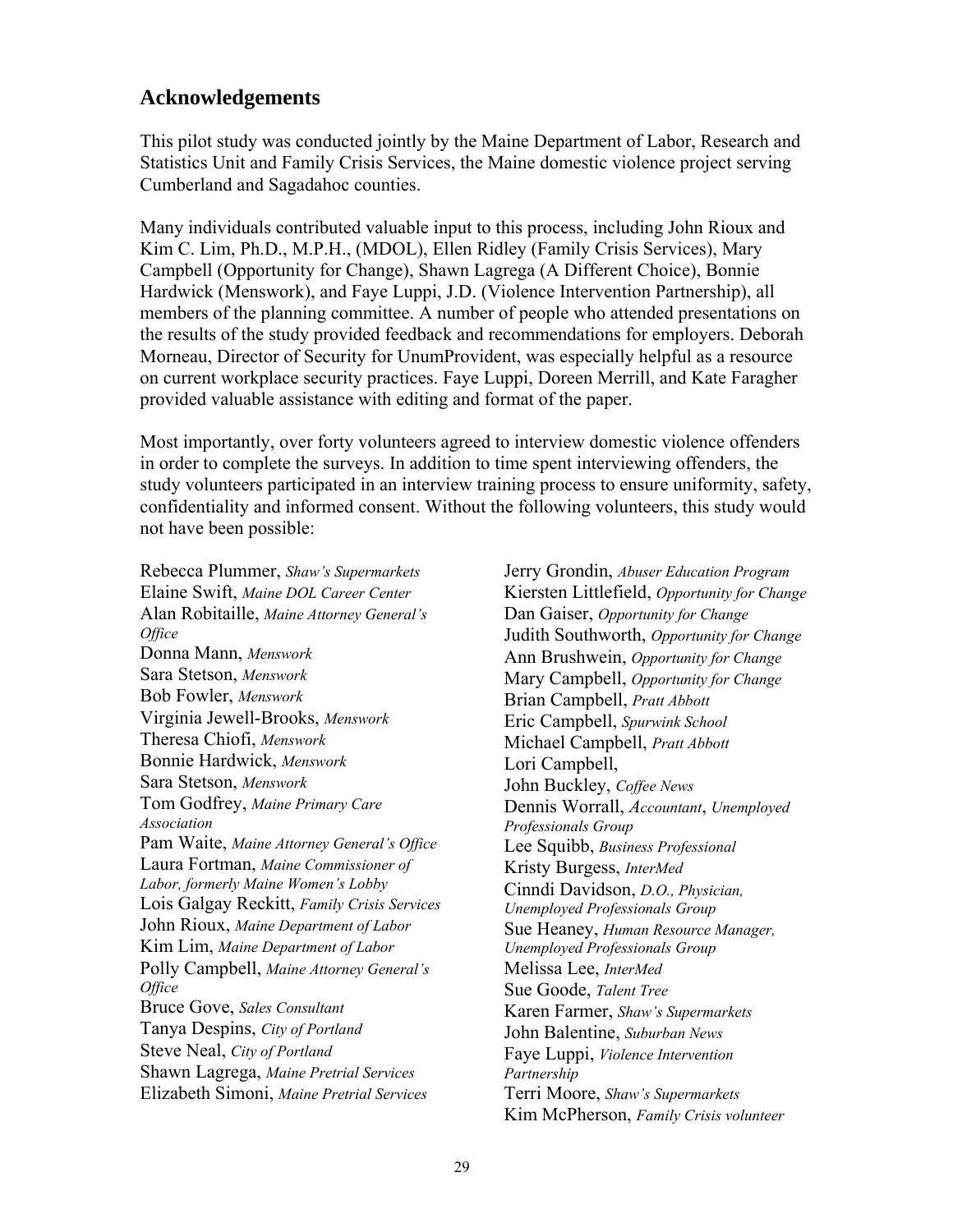Special thanks to Maine Commissioner of Labor Laura A. Fortman, Lois Galgay Reckitt (Executive Director, Family Crisis Services), and Linda Wilcox (Executive Director, Family Violence Project) for their support in the use of workplace resources to complete this study.

We also thank the domestic violence offenders who agreed to be interviewed for this research. Their willingness to discuss the impact of domestic abuse on their workplace behavior will assist employers in developing safer, more effective responses to this often unseen problem.

#### References

- Employers Against Domestic Violence. (2002). *How employees who batter affect the workplace: An Employers Against Domestic Violence initiative. Executive summary.* Boston: Author: (508) 877-4560.
- White, K., and Starsoneck, L. (2003). *Report on a survey of North Carolina abuser treatment program participants: Impact of battering on the workplace*. [Available from Workplace Policy and Awareness Committee, North Carolina Domestic Violence Commission]: Contact Leslie Starsoneck [leslie.starsoneck@ncmail.net.](mailto:leslie.starsoneck@ncmail.net)
- Workplace violence: A report to the nation. (2001). Retrieved December 16, 2003 from University of Iowa, Injury Prevention Research Center Web site: [http://www.public-health.uiowa.edu/iprc/N](http://www.public-health.uiowa.edu/iprc/)ATION.PDF.
- Norton, D., Moskey, S., and Bernstein, E. (Eds.). (2000). *The workplace responds to domestic violence: A resource guide for employers, unions, and advocates*. San Francisco: Family Violence Prevention Fund.
- U.S. Department of Justice, Bureau of Justice Statistics. (2003). *Crime characteristics: Summary findings* (NJC 200561). Washington, D.C.: Retrieved December 26, 2003, from http://www.ojp.usdoj.gov/bjs/cvist\_c.htm
- White, K., and Starsoneck, L. (2003). *Report on a survey of North Carolina abuser treatment program participants: Impact of battering on the workplace*. [Available from Workplace Policy and Awareness Committee, North Carolina Domestic Violence Commission]: Contact Leslie Starsoneck [leslie.starsoneck@ncmail.net](mailto:leslie.starsoneck@ncmail.net)
- Russell, M. N. (1995). *Confronting abusive beliefs: Group treatment for abusive men.* California: Sage Publications.
- Brock, K. (2003). *When men murder women: An analysis of 2001 homicide data.*  Violence Policy Center. Washington, D.C.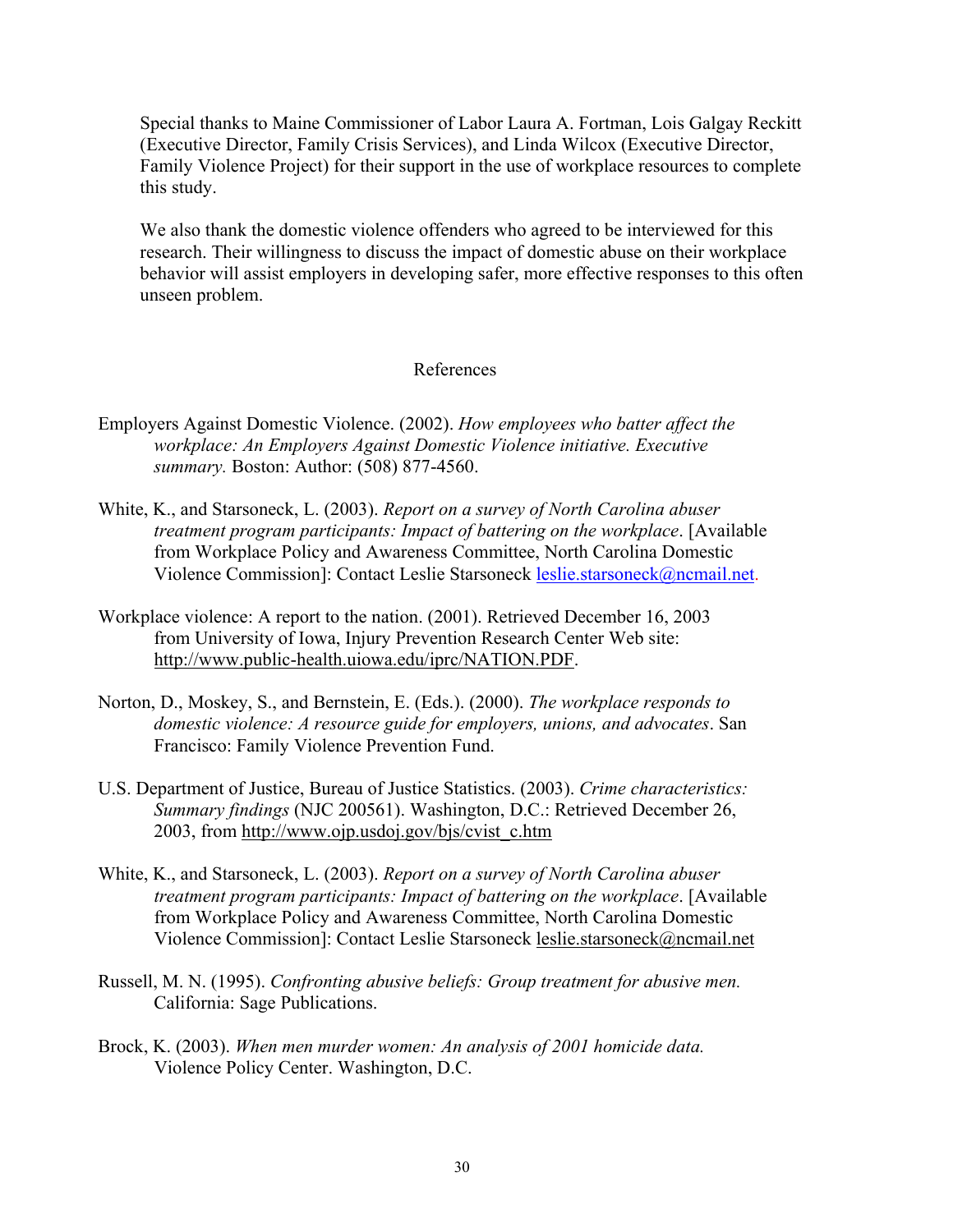- Campbell, J., Webster, D., Koziol-McLain, J., Block, C., Campbell, D., Curry, M. (2003). Risk factors for femicide in abusive relationships: Results from a multisite case control study. *American Journal of Public Health, 93* (7).
- Saltzman, L.E., Mercy, J.A., O'Carroll, P.W., Rosenberg, M.L., and Rhodes, P.H. (1992). Weapons involvement and injury outcomes in family and intimate assaults [Electronic version]. *Journal of the American Medical Association Abstracts, 267* (22).
- U.S. Department of Labor, Bureau of Labor Statistics. (2002). *Census of fatal occupational injury charts, fatal work injury varied between men and women.* Washington: D.C. Retrieved December 29, 2003, from [http://bls.gov/iif/oshc](http://bls.gov/iif/oshc    foi1.htm)  [foi1.htm](http://bls.gov/iif/oshc    foi1.htm)
- U.S. Department of Justice, Office of Justice Programs. (1998). Stalking and domestic violence: *The third annual report to Congress under the Violence Against Women Act* (NJC 172204). Rockville, MD: author.
- Campbell, J., Webster, D., Koziol-McLain, J., Block, C., Campbell, D., Curry, M. (2003). Risk factors for femicide in abusive relationships: Results from a multisite case control study. *American Journal of Public Health, 93* (7).
- Urban, B.Y. (2003). *The Attorney General's report to Congress: Workplace responses to violence against women (Draft)*. [Available from Family Violence Prevention Fund ]: Contact Beverly Urban byurban@aol.com.
- International Employee Assistance Professionals Association. (2000-2001). *Index of articles.* Retrieved on November 26, 2003, from <http://www.eapassn.org/public/pages/> index.cfm?pageid=512
- Isaac, N. (1997). *Corporate Sector Response to Domestic Violence*. Harvard School of Public Health. Cambridge, MA.
- Urban, B.Y. (2003). *The Attorney General's report to Congress: Workplace responses to violence against women (Draft)*. [Available from Family Violence Prevention Fund, 383 Rhode Island St., San Francisco, CA 94103-5133]: Contact Beverly Urban [byurban@aol.com.](mailto:byurban@aol.com)
- Sullivan, J. and Unks, R. (1999). *Workplace violence survey and white paper.* Retrieved December 28, 2003 from American Society of Safety Engineers Web site: http://asse.org/press97.htm
- Gray, G., Myers, D., and Myers, P. (1999). Workplace violence provisions in private sector collective bargaining agreements. *Compensation and Working Conditions, Fall.*
- Governor's Commission on Domestic Violence, Research and Evaluation Subcommittee. (2001). *Fact sheet: Domestic violence in Massachusetts*. Boston, MA: Author.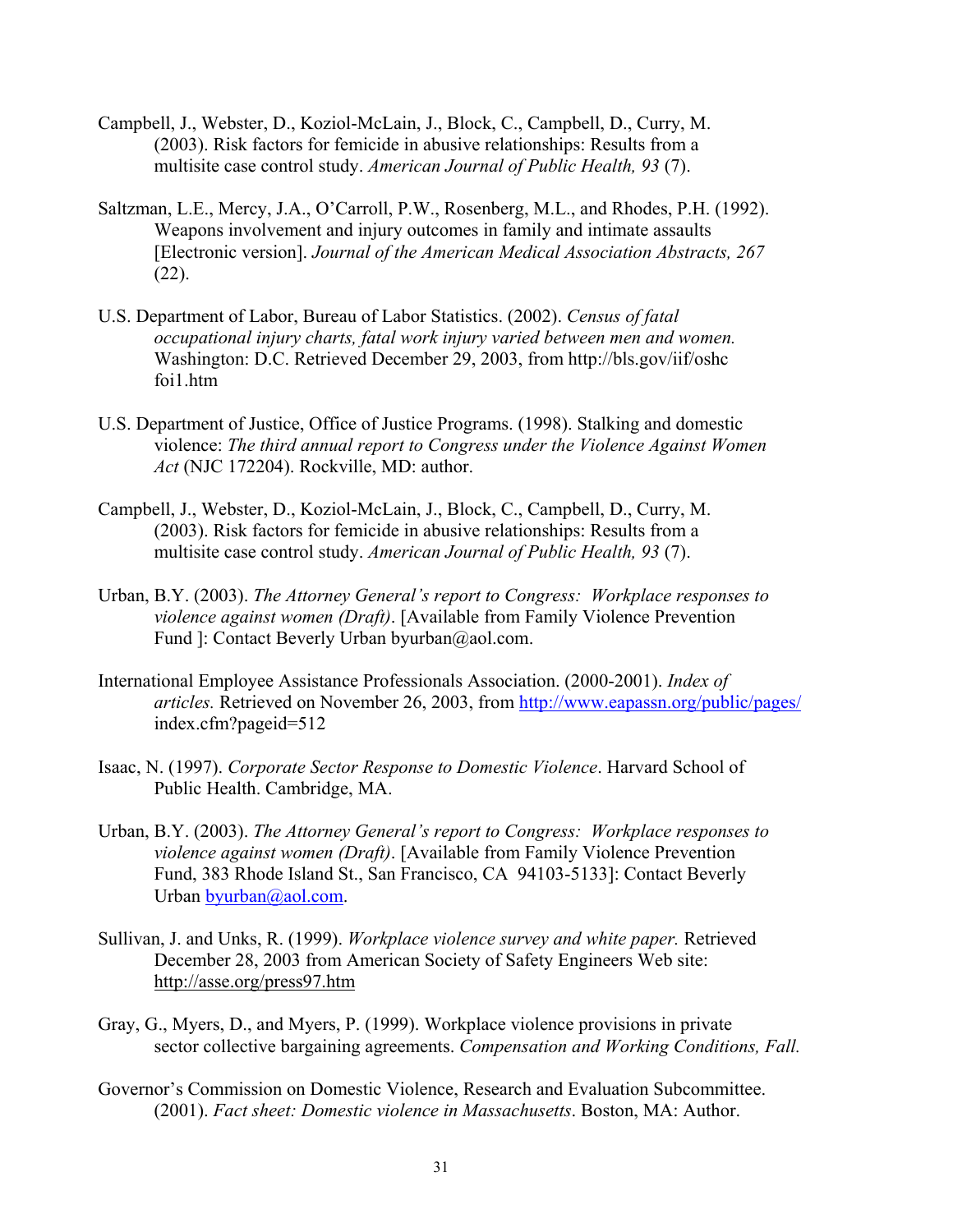- Norton et al. (2000). *The workplace responds to domestic violence: A resource guide for employers, unions, and advocates*. San Francisco: Family Violence Prevention Fund.
- Work Loss Data Institute. (2002). *Disability lost-time costs exceed medical costs, according to new report from CDC data* [Press release]. Retrieved 12/31/2003, from [http://www.odg-disability.com/pr\\_repmdc.htm](http://www.odg-disability.com/pr_repmdc.htm)
- Kahn, L.S. (2003). *Summary and excerpts from legal problems and lost work time: Categories, costs, and prevention*. Retrieved December 18, 2003 from LawPhone Web site: [http://www.lawphone.com/eap/eap\\_lost\\_work.jsp](http://www.lawphone.com/eap/eap_lost_work.jsp)
- Pinkovitz, W., Moskal, J., and Green, G. (2001). *How much does your employee turnover cost?* Retrieved December 18, 2003 from University of Wisconsin Cooperative Extension, Center for Economic Development Web site: http://[www.uwex.edu/ces/cced/publicat/turn.html](http://www.uwex.edu/ces/cced/publicat/turn.html)
- The Body Shop. (1997). *The many faces of domestic violence and its impact on the workplace.* New York: EDK Associates.
- Riger, S., Ahrens, C., and Blickenstaff, A. (2000). Measuring interference with employment and education reported by women with abusive partners: Preliminary data. *Violence and Victims, 15*(2).
- U.S. Centers for Disease Control (2002). *NIOSH update*. Washington, D.C. Retrieved on January 2, 2004 from http://www.cdc.gov/niosh/vioprevgrants.html
- Campbell, J., Webster, D., Koziol-McLain, J., Block, C., Campbell, D., Curry, M. (2003). Risk factors for femicide in abusive relationships: Results from a multisite case control study. *American Journal of Public Health, 93* (7).
- U.S. Department of Justice, Office of Justice Programs. (2003). *Batterer intervention programs: Where do we go from here?* (NCJ 195079). Washington, D.C.: Author.
- Polk County BEP Alternative Sanctions Project: Executive Summary. (N.D.) Polk County, Iowa. Retrieved January 5, 2004 from <http://www.ised.org/research&evaluation/>documents/BEP%20III%2000-10- 27%20Exec%20Summ.pdf
- U.S. Department of Justice, Office of Justice Programs. (2003). *Batterer intervention programs: Where do we go from here?* (NCJ 195079). Washington, D.C.: Author.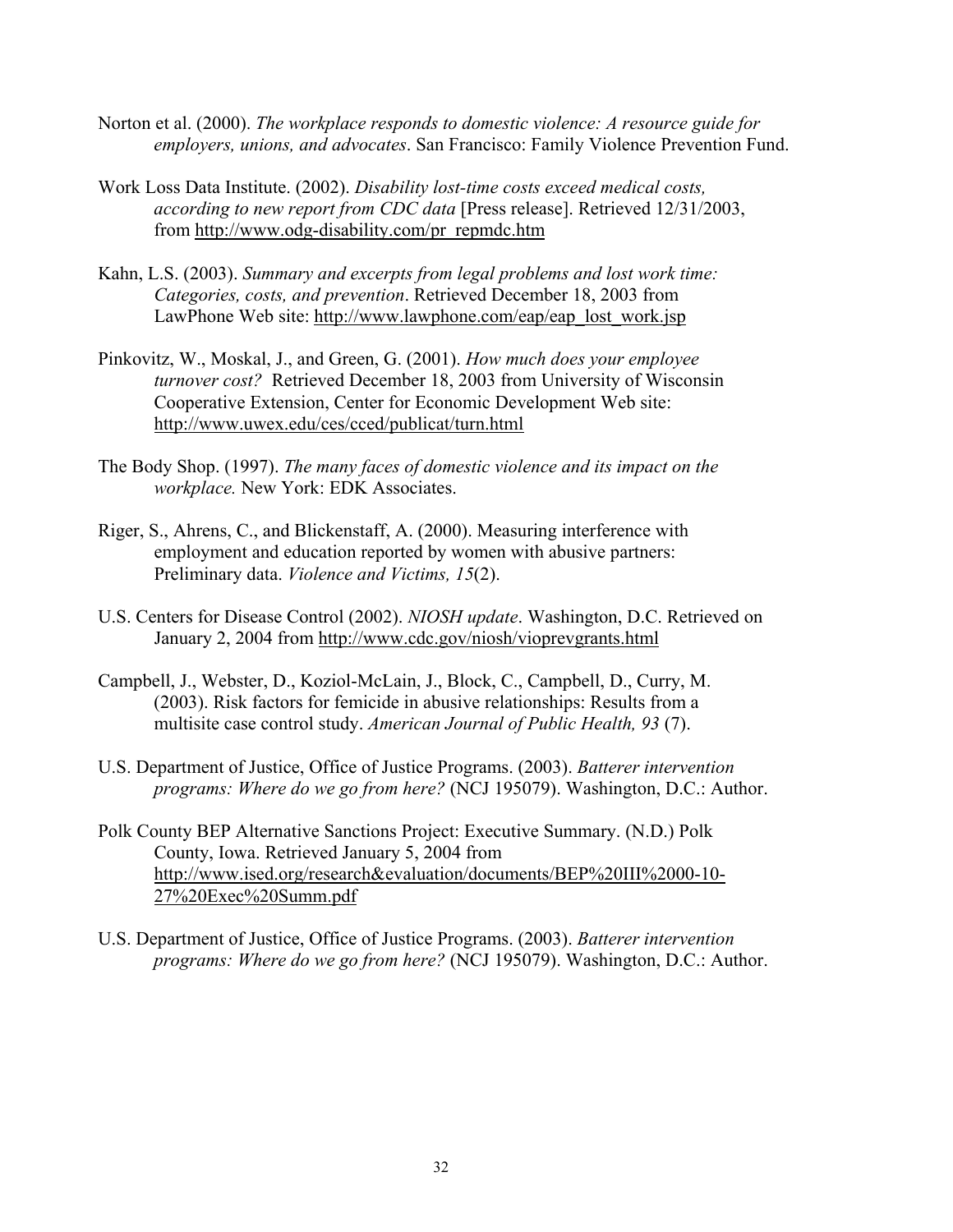# Maine Employers<br>Against<br>Domestic Violence

#### MEADV*\_\_\_\_\_\_\_\_\_\_\_\_\_\_\_\_\_\_\_\_\_\_\_\_\_\_\_\_\_\_\_\_\_\_\_\_\_\_\_\_\_\_\_\_\_\_\_\_\_\_\_\_\_\_\_\_\_\_\_\_\_\_\_\_*

170 Park Street, Bangor, ME 04401 • (207) 941-1194 (admin. only) • fax (207) 941-2327 • mcedv@agate.net

#### **Appendix A: Best Practices for Domestic Violence & the Workplace**

#### **I. Develop a working relationship with your local domestic abuse project.**

The local domestic abuse project offers the following services:

- Crisis intervention, advocacy, and safety planning for victims of domestic abuse;
- Consultation and training for employers on workplace responses; and
- Domestic abuse education for community members and organizations.

#### **II. Create a domestic abuse response team within your organization.**

Include representatives from a variety of departments, such as

- Human Resources
- **Loss Prevention/Security**
- Employees/Associates
- Public Relations
- Legal Department
- Employee Assistance Program
- Union Representative (if applicable)

#### **II. Provide your response team with a comprehensive domestic violence training delivered by your local domestic abuse project. Training will assist team in**

- Identifying signs of employees living with abuse;
- Reviewing workplace impact through case studies;
- Recommending appropriate outreach to those in need; and
- Identifying internal and external resources for the team, employees, and organization.

#### **III. Through your response team, develop and roll out a Corporate Non-Violence Policy Statement that says:**

- We will provide a workplace free of threats, fear, and violence;
- We will respond and react to threats and potential violence; and
- We will support our employees to access resources to free themselves from violent and abusive situations.

#### **IV. Define the roles of Managers and Supervisors, Loss Prevention, Security, Human Resources, EAP, and other departments when domestic violence cases come forward.**

- Provide training to all parties who will play key roles;
- Emphasize goal of increasing safety for abused employee;